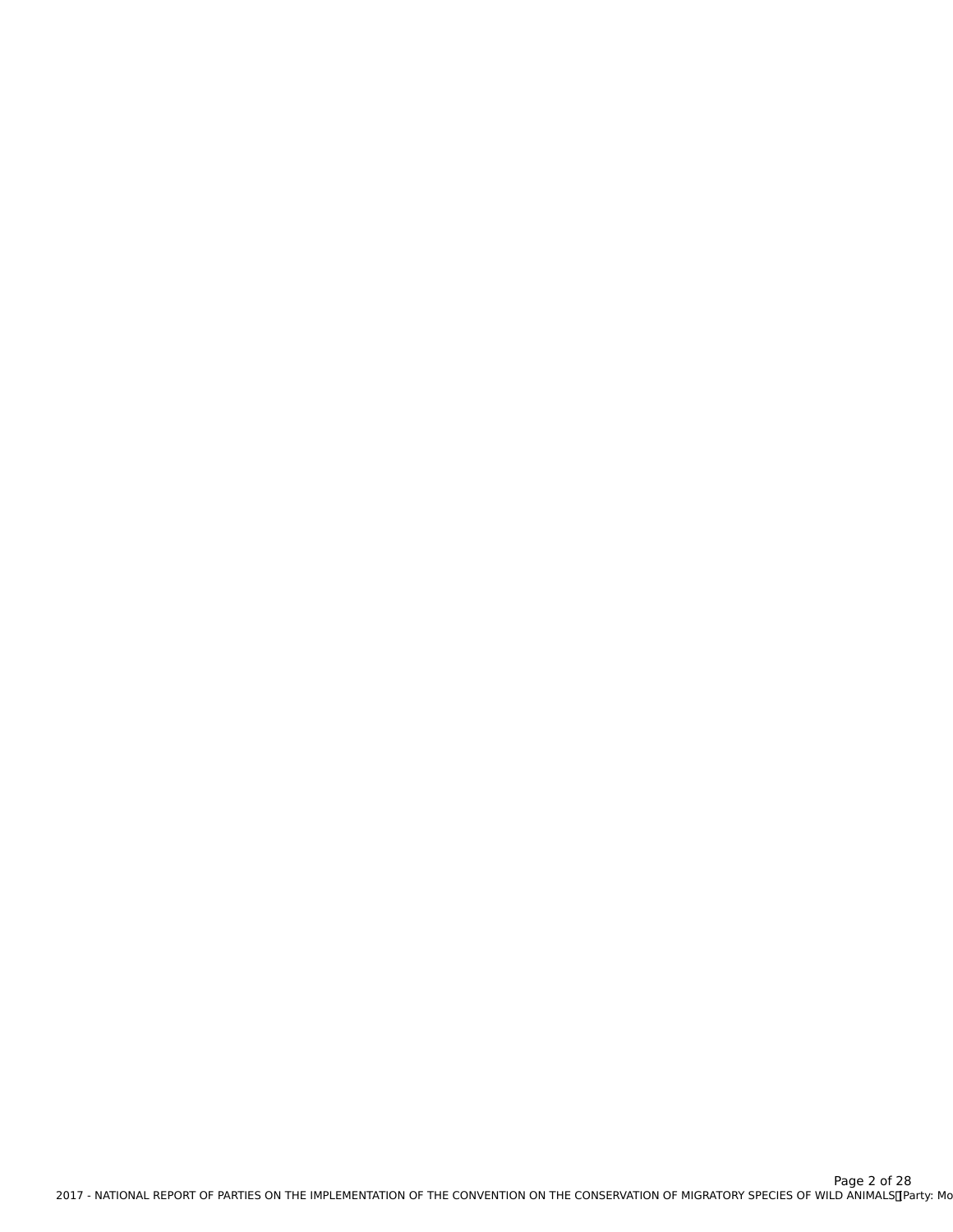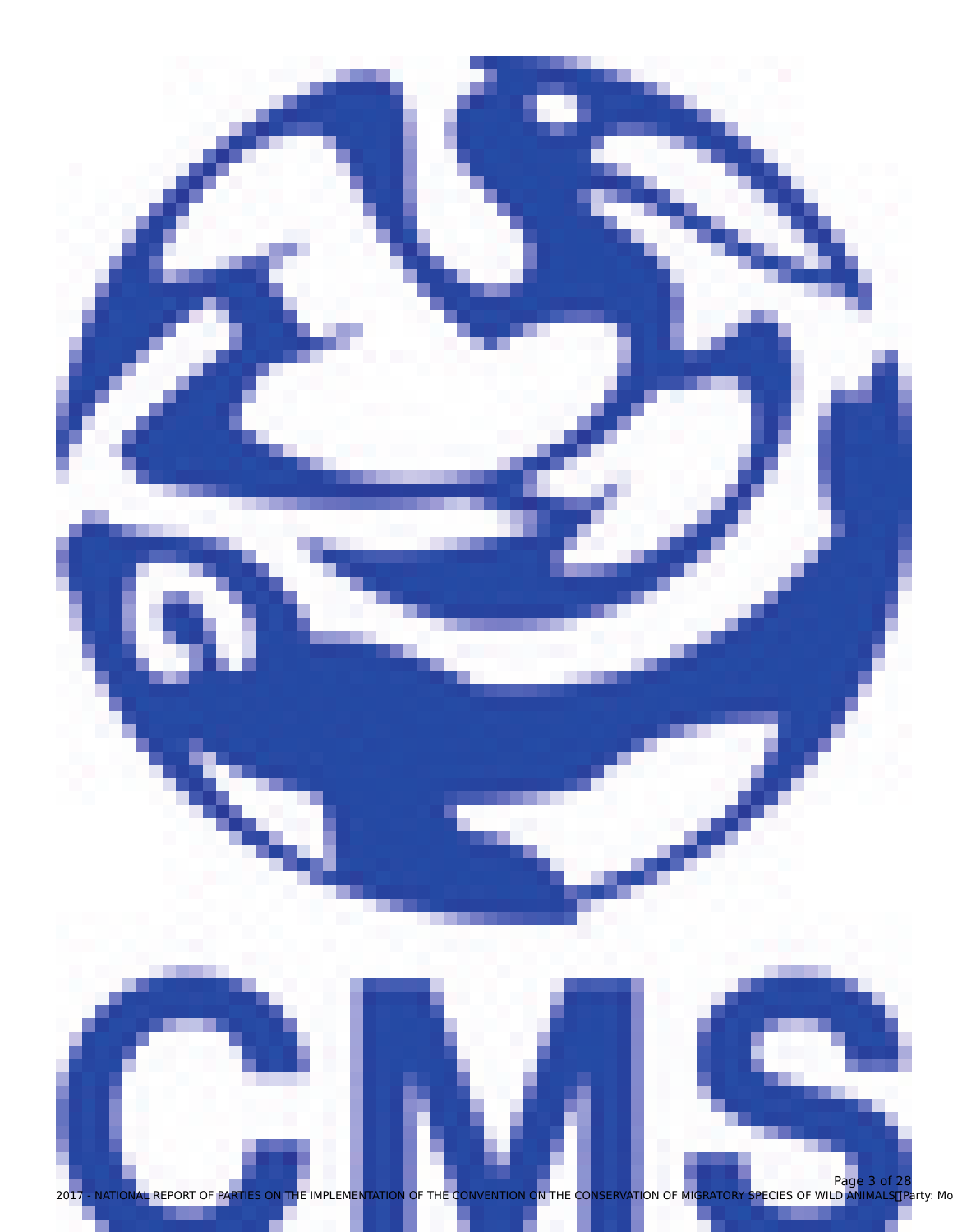### **2017 - NATIONAL REPORT OF PARTIES ON THEIMPLEMENTATION OF THE CONVENTION ON THECONSERVATION OF MIGRATORY SPECIES OF WILDANIMALS**

#### **The deadline for submission of the reports is 24 April 2017. The reporting period is from May 2014 to April 2017.**

Parties are encouraged to respond to all questions. Parties are also requested to provide comprehensive answers, including, where appropriate, a summary of activities, information on factors limiting action and details of any mcluumg, where app<br>assistance required.

The reporting format was agreed by the Standing Committee at its 40th Meeting (Bonn, November 2012) for mandatory use by Parties, for reports submitted to the Eleventh Meeting of the Conference of the Parties (COP11). The 45th meeting of the Standing Committee recommended the use of the same format for reports submitted to COP12, 45th meeting of the Standing Committee recommended the use of the same format for reports submitted to<br>With necessary adjustments to take into account relevant COP11 decisions, in particular amendments to the Appendices and resolutions.

COP Resolution 9.4 adopted at Rome called upon the Secretariats and Parties of CMS Agreements to collaborate in the implementation and harmonization of online reporting implementation. The CMS Family Online Reporting System (ORS) has been successfully implemented and used by AEWA in their last Meeting of the Parties (MOP 5, 2012) reporting cycle. CMS now offers the Convention's Parties to use the ORS for submitting their national reports for the COP11 (2014) reporting cycle.

Please enter here the name of your country › Montenegro

Which agency has been primarily responsible for the preparation of this report? › Ministry of Sustainable Development and Tourism, Directorate of the Nature Protection, IV Proleterske brigade 19, Podgorica, Montenegro

Please list any other agencies that have provided input

- › 1. Environmental Protection Agency IV Proleterske no.19, 81000 Podgorica
- 2. Public Enterprise for National Parks of Montenegro, Tgg Becir bega Osmanagica 158, Podgorica
- 3. Natural History Museum of Montenegro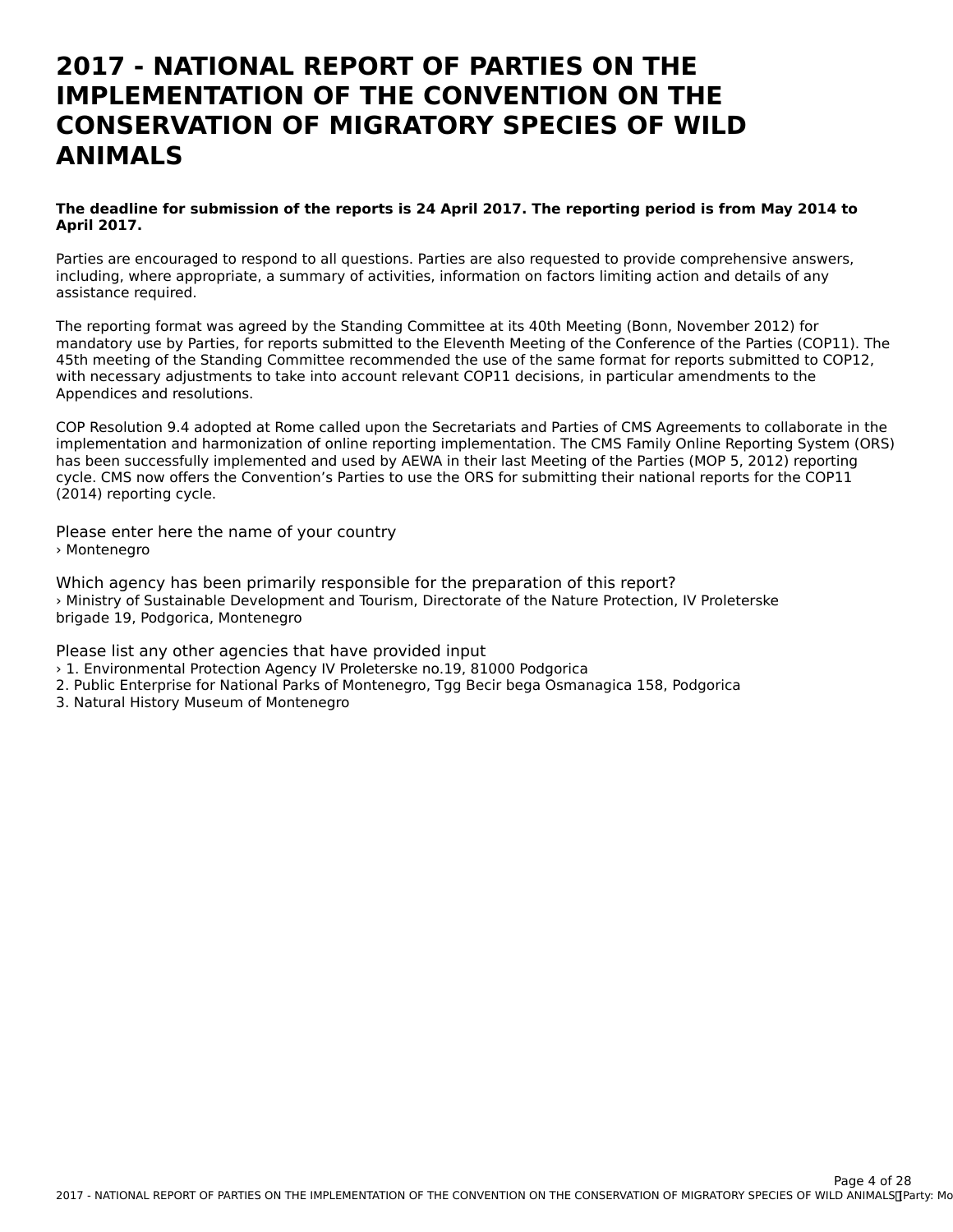## **I(a). General Information**

Please enter the required information in the table below:

### **Party**

Date of entry into force of the Convention in your country<br>01 March 2009 (Official Gazette of Martenegro no. 006/09-147) > 01 March 2009 (Official Gazette of Montenegro no. 006/08-147)

Period covered› 2014-2017

Territories to which the Convention applies › Montenegro

## **Designated National Focal Point**

Full name of the institution › Ministry of Sustainable Development and Tourism

Name and title of designated Focal Point › Ms. Marina Mišković-Spahić

Mailing address › IV Proleterske brigade 19 PodgoricaPodgorica

Telephone › (+382) 20 446 239

Fax› (+382) 20 446 215

E-mail › marina.spahic@mrt.gov.me

### **Appointment to the Scientific Council**

Full name of the institution › Environmental Protection Agency

Name and title of contact officer › Mr. Darko Saveljic

Mailing address › IV Proleterske no 19 81000 Podgorica81000 Podgorica **MONTENEGRO** 

Telephone › (+382) 20 446531

E-mail› dasav@t-com.me

#### **Submission**

## **Name and Signature of officer responsible for submitting national report**

Name:

› Daliborka Pejovic, State Secretary of the Ministry

Address:

› IV Proleterske brigade 19, 81000 Podgorica

Tel.:› (+382) 20 446 200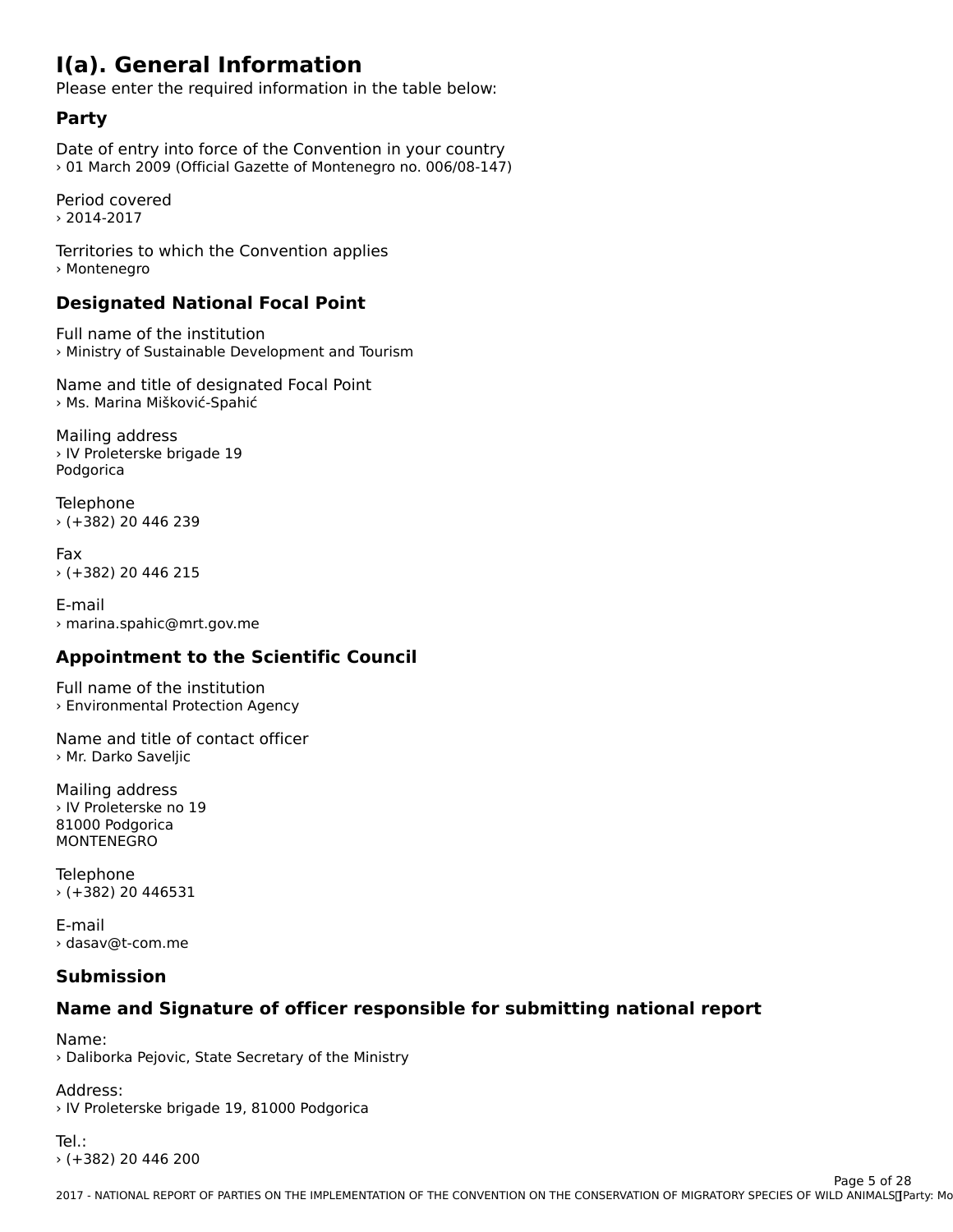Fax:› (+382) 20 446 200

E-mail:› daliborka.pejovic@mrt.gov.me

**Date of submission**

 $\frac{1}{26}$  Jun 2015

#### **Implementation**

Competent Authority: › Ministry of Sustainable Development and Tourism, Department for Nature protection, Land and Biodiversity

Relevant implemented legislation:

› Law on ratification of the Bonn Convention (Official Gazette of Montenegro – international agreements 06/08- 147); Law on Nature Protection (Off. Gazzete no 51/08); Rulebook on the protective measures and how to maintain crossings for wild animals ("Official Gazette of Montenegro", 80/10 of 31 December 2010);

Other relevant Conventions/ Agreements (apart from CMS) to which your country is a Party: › Convention on Biological Diversity; Cartagena Protocol on Convention on Biological Diversity; Convention on the Conservation of European Wildlife and Natural Habitats ( Bern Convention); Ramsar Convention on Wetlands; Convention Concerning the Protection of the World Cultural Heritage; European Landscape Wetterflore, Convention Concerning the Protection of the World Cultural Hentage, European Landscape<br>Convention; Convention of International Trade in Endangered Species of Wild Fauna and Flora (CITES Convention), Convention for the Protection Of the Predictional Sea Against Pollution baceford Convention, ; Protocol concerning Cooperation in Preventing Pollution from Ships and, in Cases of Emergency, combating Pollution of the Mediterranean Sea (Prevention and Emergency Protocol); Protocol for the Protection of the Mediterranean Sea against Pollution from Land-Based Sources and Activities (LBS Protocol); The Protocolconcerning Specially Protected Areas and Biological Diversity in the Mediterranean; EUROBATS Agreement; concerning Specia<br>AEWA Agreement.

National policy instruments (e.g. national biodiversity conservation strategy, etc.): › National Strategy of Biodiversity with Action Plan for period 2010-2015. year (NBSAP)

#### **CMS Agreements/MoU**

**Please indicate whether your country is part of the following Agreements/MoU. If so, please indicate the competent national institution**indicate the competent national institution

#### **Wadden Sea Seals (1991)**

**Wadden Sea Seals (1991)**

waaach Sca Sc<br>**☑ Non Range State** 

#### **EUROBATS (1994)**

**EUROBATS (1994)** ☑ Party

#### **Appointed member of the Advisory Committee**

Name› Marina Djurović Public Enterprise for National Parks of Montenegro

Address› Trg Becir Bega Osmanagica 158 en ug bech bega d<br>81 000 Podgorica or ooo roo<br>Monenegro

Tel› +382 20 601 015

Fax › +382 20 601 015

E-mail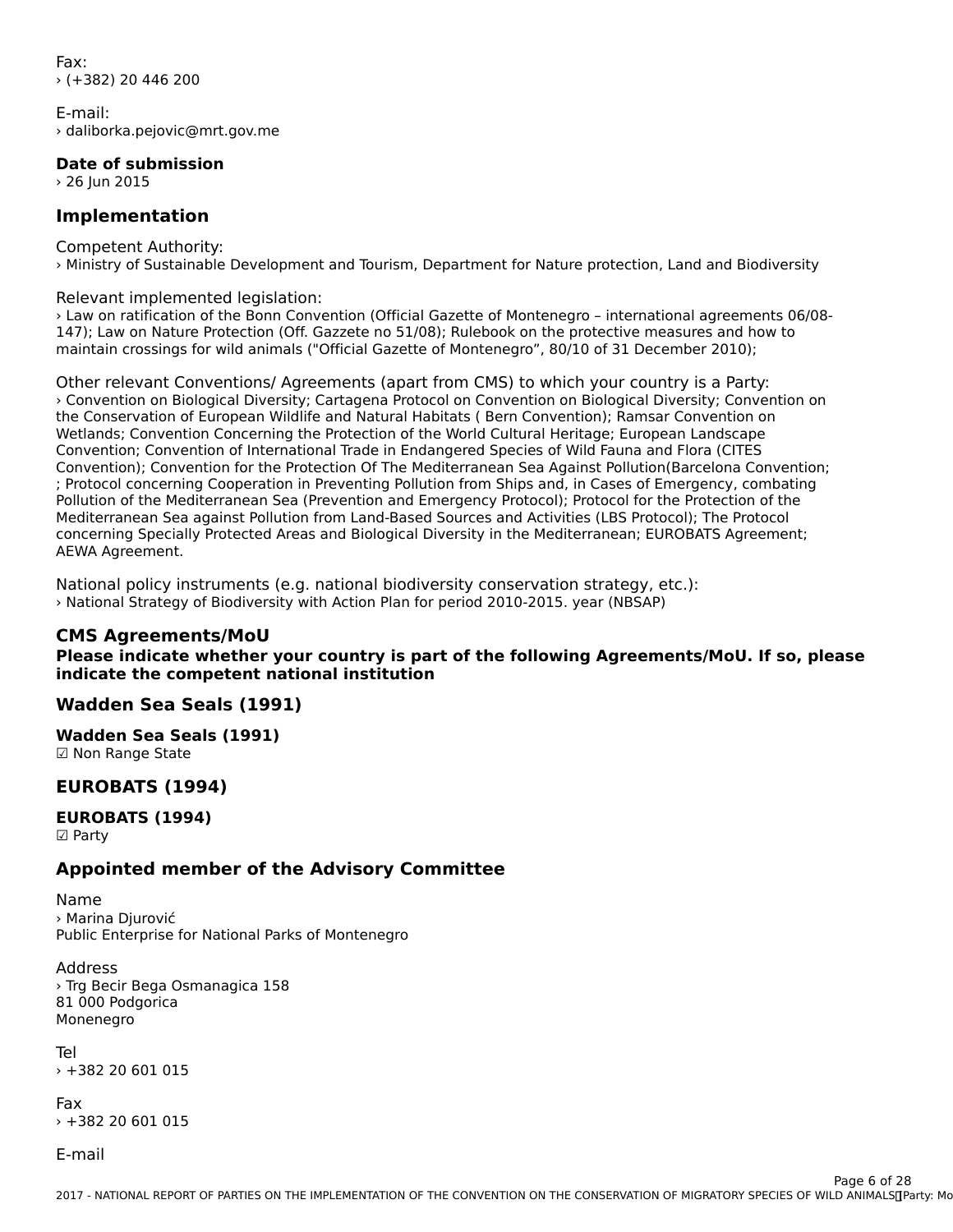› marina.djurovic@nparkovi.me

#### **Administrative Focal Point**

Name

warrie<br>> Marina Miskovic-Spahic, Head of the Directorate for the Nature Protection<br>Ministry of Sustainable Development and Tourism Ministry of Sustainable Development and Tourism

Address› IV Proleterske 19en vir Profectiske 1:<br>81 000 Podgorica Montenegro

Tel $+38220446239$ 

Fax› +382 20 446 215

E-mail › marina.spahic@mrt.gov.me

#### **ASCOBANS (1994)**

#### **ASCOBANS (1994)**

☑ Non Range State

## **AEWA (1999)**

#### **AEWA (1999)** ———————————————————<br>☑ Party

### **National Focal Point**

Name › Ana Pavicevic

#### Address

Address<br>> Ministry of Sustainable Development and Tourism, IV Proleterske brigade 19, Podgorica

Tel› (+382) 20 446 239

Fax› (+382) 20 446 215

E-mail ∟-man<br>› ana.pavicevic©mrt.gov.me

## **ACAP (2001)**

**ACAP (2001)** ☑ Non Range State

#### **Gorilla Agreement (2008)**

**Gorilla Agreement (2008) ⊍UTHA Agreement**<br>⊠ Non Range State

# **ACCOBAMS (2001)**

**ACCOBAMS (2001)**☑ Party

#### **National Focal Point**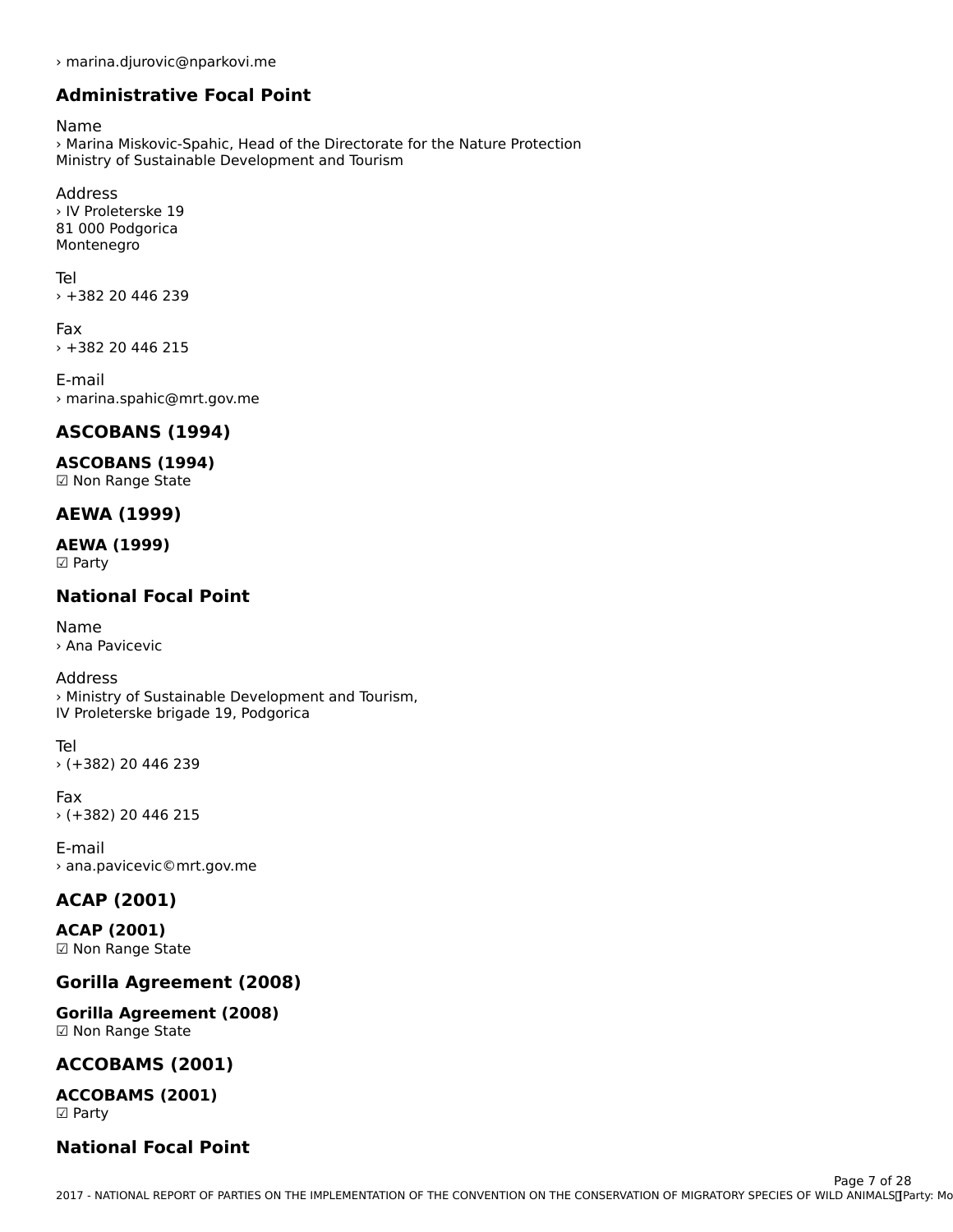#### Name

› Marija Mijušković Department for Sustainable Development and Integrated Coastal Zone Management and integrated Coastal Zone Management<br>Ministry of Sustaiable Development and Tourism ministry or sustalable Dev<br>Milena Bataković, Advisor Environmental Protection Agency

Address› IV Proleterske 19en vir Profectiske 1:<br>81 000 Podgorica Montenegro

Tel› +382 20 446 225

Fax › +382 20 446 215

E-mail› marija.mijuškovic@mrt.gov.me; milena.batakovic@epa.org.me

### **Siberian Crane MoU (1993/1999)**

Siberian Crane MoU (1993/1999)☑ Non Range State

### **Slender-billed Curlew MoU (1994)**

Slender-billed Curlew MoU (1994) ☑ Non Range State

### **Atlantic Turtles MoU (1999)**

Atlantic Turtles MoU (1999)☑ Non Range State

## **Middle-European Great Bustard MoU (2001)**

Middle-European Great Bustard MoU (2001) ι•πααιe-European<br>☑ Non Range State

### **IOSEA Marine Turtles MoU (2001)**

IOSEA Marine Turtles MoU (2001) ioseA Marine Ture<br>☑ Non Range State

### **Bukhara Deer MoU (2002)**

Bukhara Deer MoU (2002) ☑ Non Range State

### **Aquatic Warbler MoU (2003)**

Aquatic Warbler MoU (2003) ☑ Non Range State

#### **West African Elephants MoU (2005)**

West African Elephants MoU (2005)☑ Non Range State

### **Pacific Islands Cetaceans MoU (2006)**

Pacific Islands Cetaceans MoU (2006) ☑ Non Range State☑ Non Range State

# **Dugong MoU (2007)**

2017 - NATIONAL REPORT OF PARTIES ON THE IMPLEMENTATION OF THE CONVENTION ON THE CONSERVATION OF MIGRATORY SPECIES OF WILD ANIMALS CHOOL AND MALLAMATORY SPECIES OF WILD ANIMALS CHOOL AND MALLAMATORY SPECIES OF WILD ANIMALS Page 8 of 28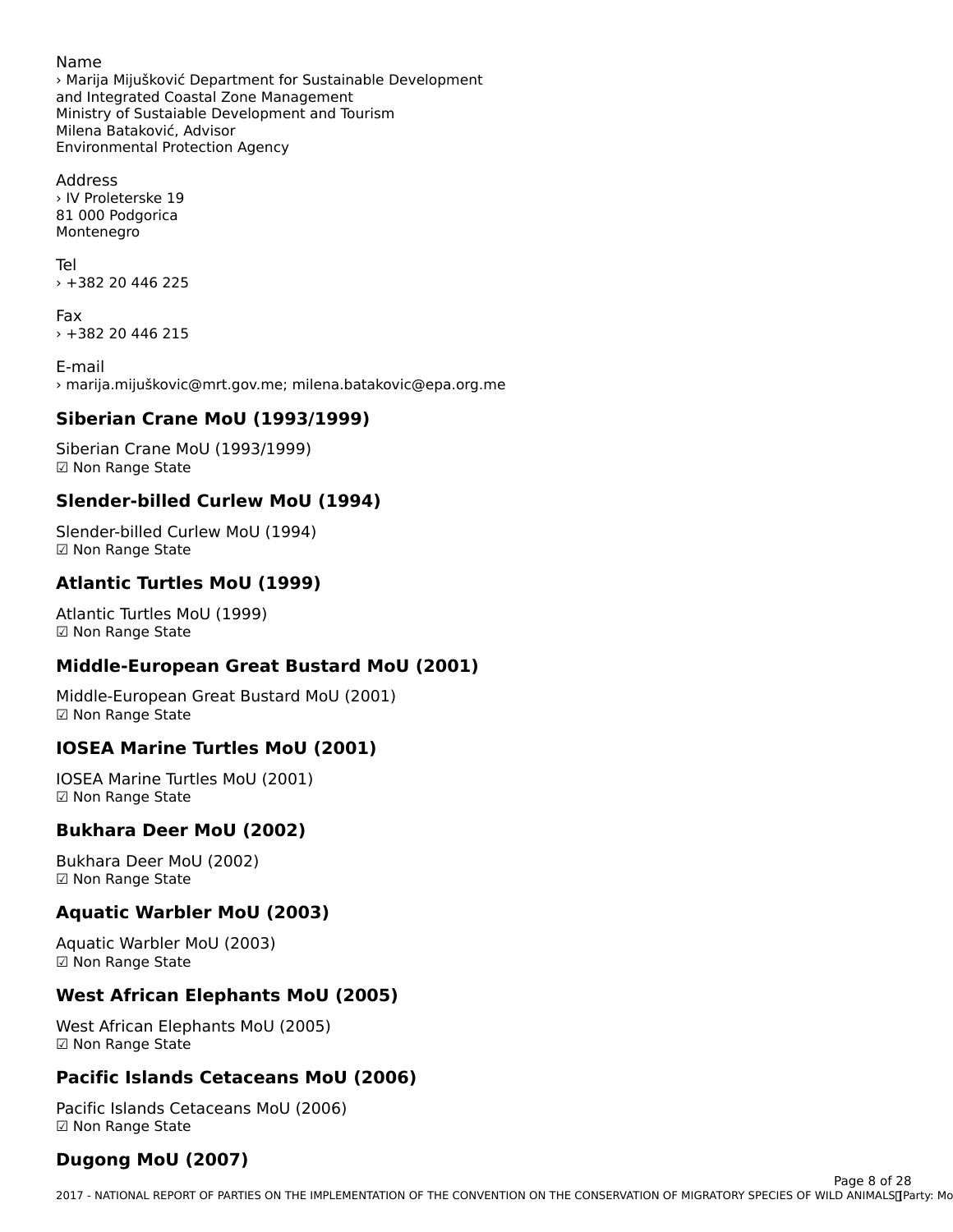Dugong MoU (2007)☑ Non Range State

### **Western African Aquatic Mammals MoU (2008)**

Western African Aquatic Mammals MoU (2008) western Amean A<br>☑ Non Range State

#### **Birds of Prey (Raptors) MoU (2008)**

Birds of Prey (Raptors) MoU (2008) ☑ Non Range State

#### **High Andean Flamingos MoU (2008)**

High Andean Flamingos MoU (2008) rngn Andean Fran<br>☑ Non Range State

### **Sharks MoU (2010)**

Sharks MoU (2010) ☑ Non-signatory Range State

#### **Involvement of other government departments/NGOs/private sector**

1. Which other government departments are involved in activities/initiatives for the conservation of migratory species in your country? (Please list.)

› Environmental Protection Agency (EPA), Ministry of Sustanible Development and tourism

2. If more than one government department is involved, describe the interaction/relationship between these government departments:

› Environmental Protection Agency is an institution centrally responsible for specialized nature protection activities in Montenegro. The Environmental Protection Agency (EPA) was established on November 12, 2008. Government of Montenegro has adopted the Rulebook on internal organization and systematization of the Environmental Protection Agency, whereby it began operation formally and legally on March 1, 2009. By of the Environmental Protection Agency, whereby it began operation formally and legally on March 1, 2009. I<br>Adoption of The Decree on the organization and operation of Public Administration ("Official Gazette of Montenegro. In accordance with the matter of the matter of the Nature Protection are not the Higher Protection are not the Nature Protection and the Nature Protection are not the Nature Protection and the Nature Protection Montenegro. In accordance with that, experts from Institute for Nature Protection are now part of Environmental Protection Agency. Internal organizational units of EPA are the following:

• Sector for nature protection, monitoring, analysis and reporting;

- Sector for the issue of permits;
- Sector for the issue of permits,<br>• Sector for communication and information system management;
- 
- Anius center,<br>• Department of legal and financial affairs.

EPA is in charge of many issues regarding nature protection, such as: monitoring of the state of habitats and species, development of Nature Protection Studies in the process of establishment of protected areas, the species, development of nature Protection Studies in the process or establishment or protected areas, the<br>preparation and realization of monitoring program, the preparation and maintenance of the database on the environment (including biodiversity); Strategic environmental impact assessment (SEA) and the EIA (the Environmental Impact Assessment); approvals for the collection, use, breeding, keeping and trafficking of wild<br>Environmental Impact Assessment); approvals for the collection, use, breeding, keeping and trafficking of wild animals species; approvals for the picking, collection, use, cultivation, keeping and movement of protected animals species, approvals for the picking, collection, use, cultivation, keeping and movement or protected<br>wild herbs and fungi; for scientific and educational researches on protected natural resources; approvals for who herbs and fungl, for scientific and educational researches on protected hatural resources, approvais<br>cave activities, for defining measures of protection of strictly protected and protected species of plants, animals and fungi, and measures to protect their habitats, for conducting nature feasibility assessment animals and fungl, and measures to protect their nabitats, for conducting nature reasibility assessmer<br>procedures, assessment of imperative reasons of overriding public interest, compensatory measures, procedures, assessment or imperative reasons or overnuing public interest, comper<br>education activities and free access to the information regarding nature protection.

education activities and nee access to the information regarding nature protection.<br>The most important activity is also monitoring of the status of species and habitats including migratory bird species.

3. Has a national liaison system or committee been established in your country?

☑ Yes

› Yes

☑ No

4. List the main non-governmental organizations actively involved in activities/initiatives for the conservation of migratory species in your country, and describe their involvement: › NGO "Green Home", NGO Centre for protection and research of birds in Montenegro; NGO "Greens", etc.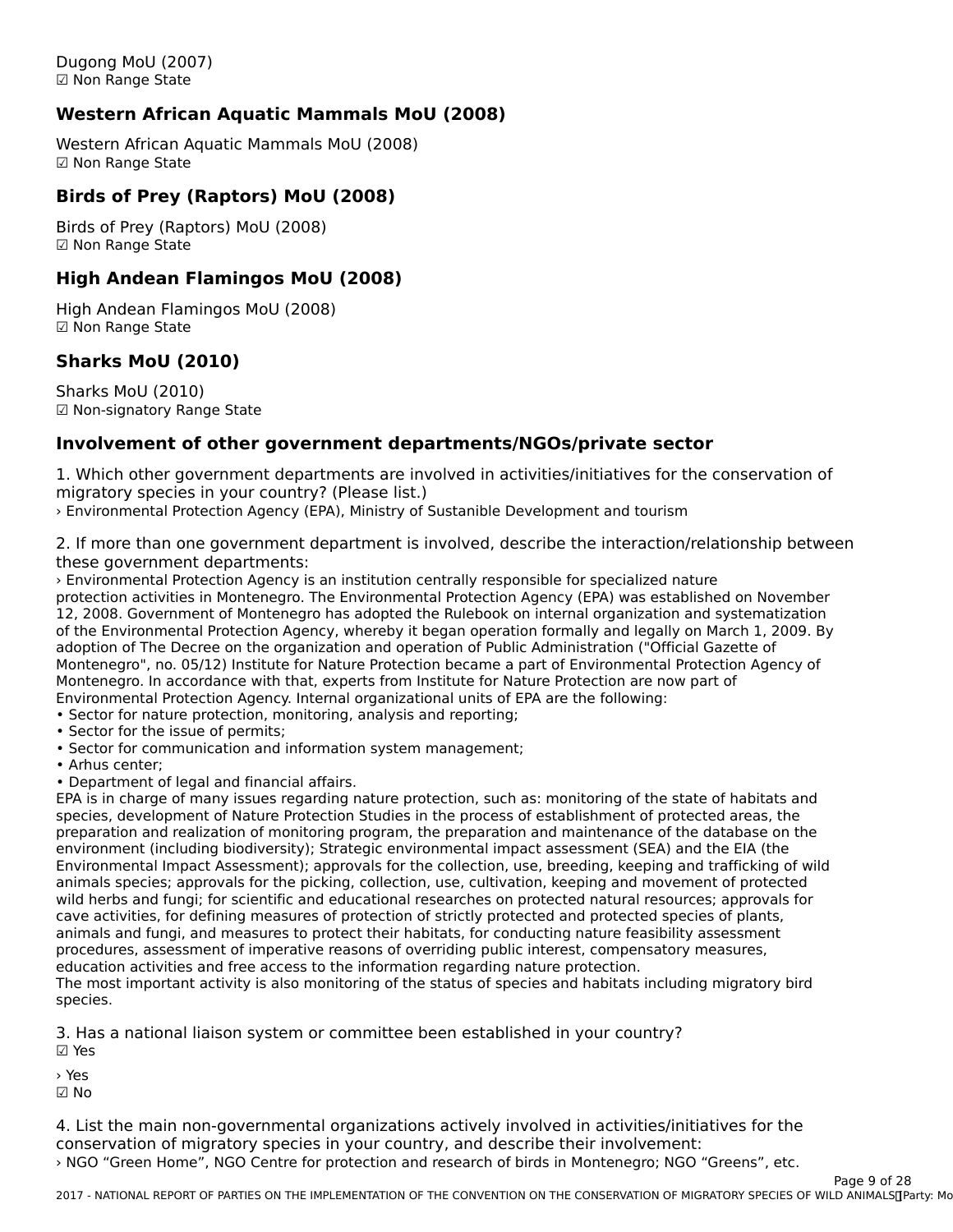5. Describe any involvement of the private sector in the conservation of migratory species in your country: › Telenor Montenegro- sponsored the habitats restoration

6. Note any interactions between these sectors in the conservation of migratory species in your country: › The private sector sometimes provides financial support for conservation projects of NGOs. TheThe private sector sometimes provides imancial support for conservation projects of NGOS. The<br>governmental sector implements relevant legislation, organizes conservation activities and provides technical and

financial support for the project on state and NGOs level.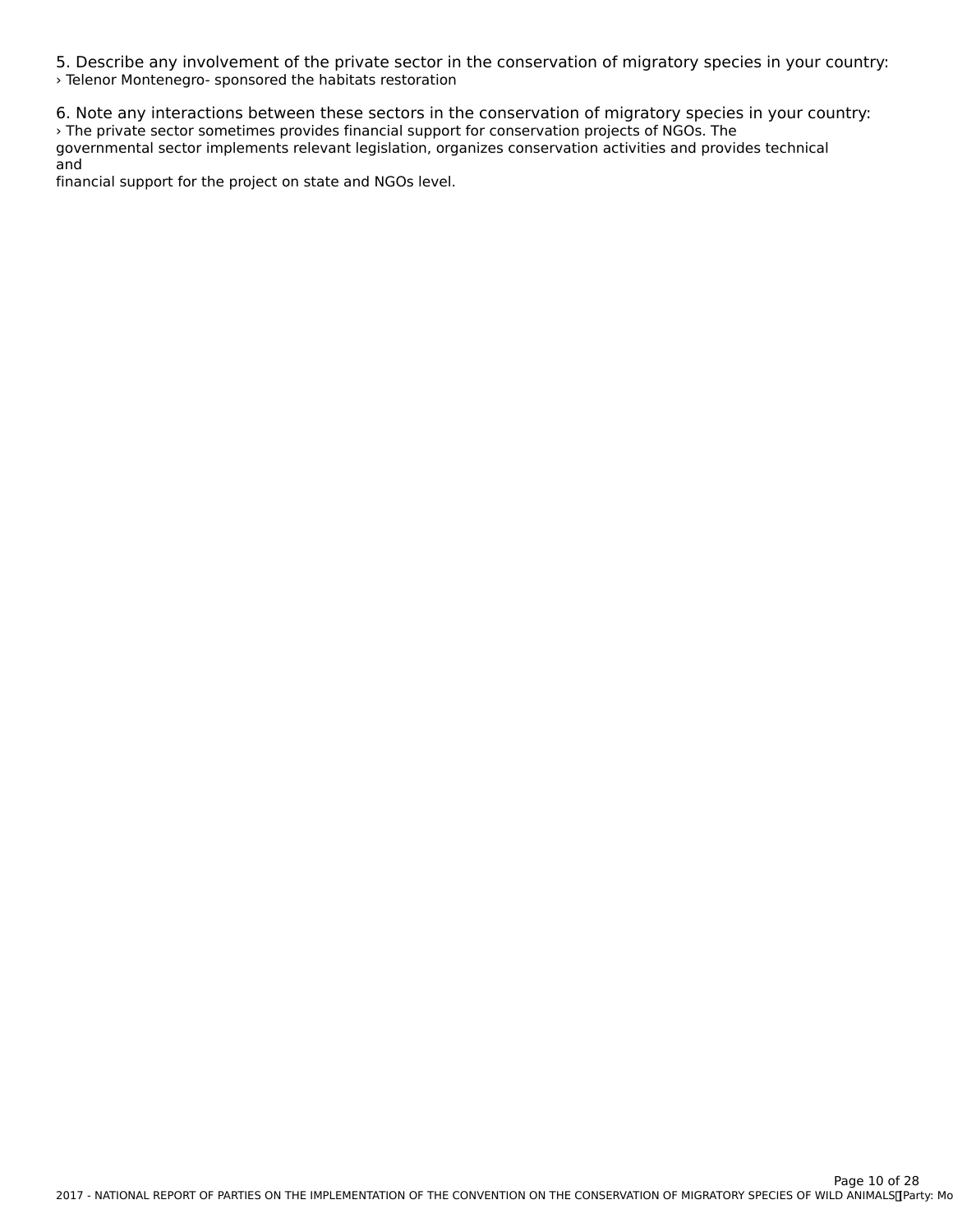# **I(b). Information about involved Authorities**

Identify the ministry, agency/department or organization that is responsible for leading actions relating to Appendix I species

1- Birds 1 Birds<br>> Ministry of Sustainable Development and Tourism, Environmental Protection Agency, Nature Historical Museum of Montenegro, Public Enterprise for National Parks of Montenegro,

#### 2- Aquatic Mammals

› Ministry of Sustainable Development and Tourism Environmental Protection Agency

#### 3- Reptiles

› Ministry of Sustanible Development and Tourism, Environmental Protection Agency, Nature Historical Museum of Montenegro

4- Terrestrial Mammals › Ministry of Sustainable Development and Tourism, Environmental Protection Agency,

#### 5- Fish

› Ministry of Sustaniable Development and Tourism, Public Enterprise for National Parks of Montenegro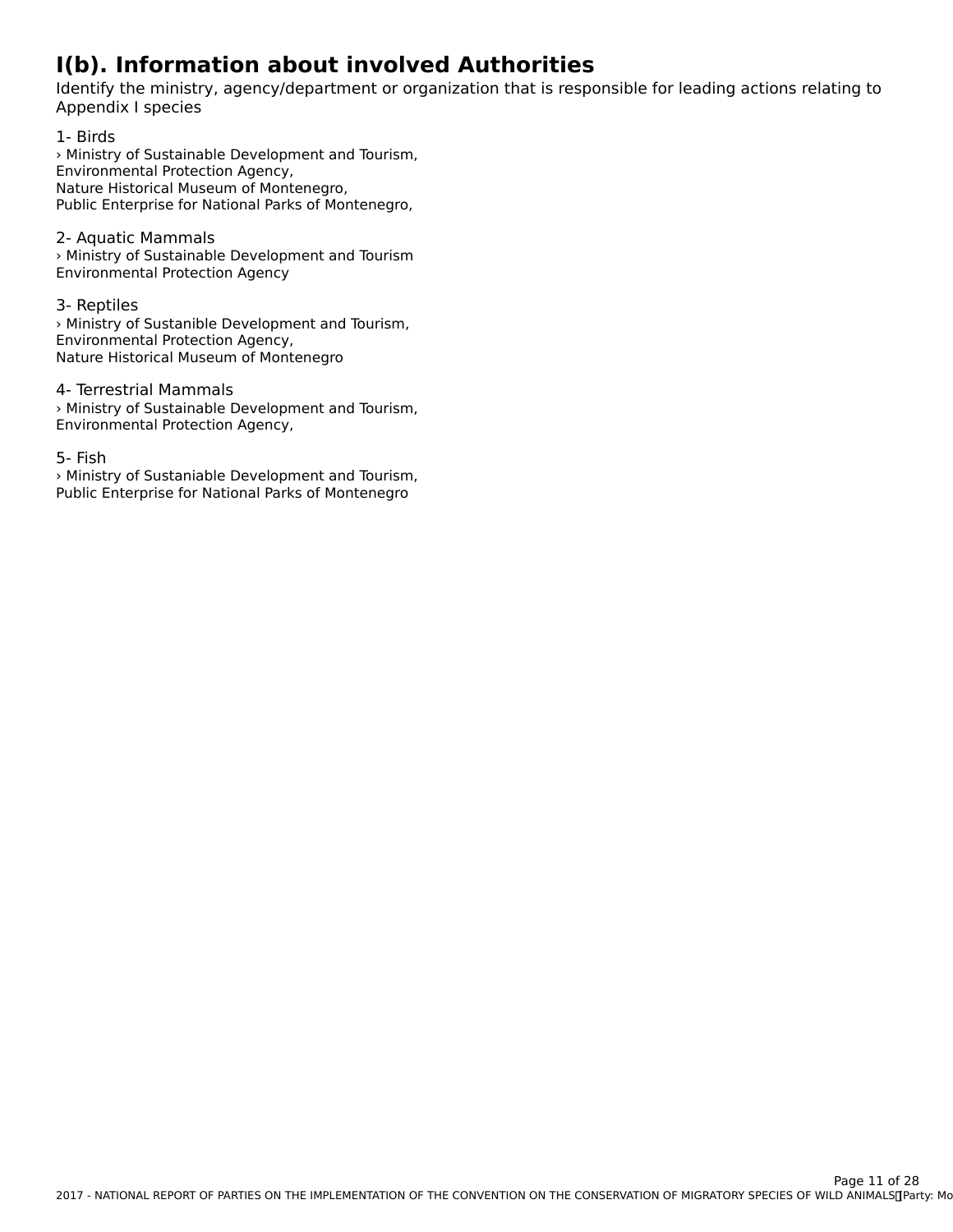# **II. Appendix I species**

#### **1. BIRDS**

## **1.1 General questions on Appendix I bird species**

1. Is the taking of all Appendix I bird species prohibited by the national implementing legislation cited in Table I(a) (General Information)? ☑ Yes

1a. If the taking of Appendix I bird species is prohibited by law, have any exceptions been granted to the prohibition?prohibition?<br>☑ No

2. Identify any obstacles to migration that exist in relation to Appendix I bird species:

☑ By-catch

☑ Habitat destruction

2a. What actions are being undertaken to overcome these obstacles?

› 1. Hunting prohibition according by new Law of National Parks (Official Gazette of MNE no. 28/14) and new Law on Wildfare and Hunting (Official Gazette of MNE no. 20/15)

2. Developing measures for protection habitats

3. Developing management plans for protected areas which include identified habitats.

4. Transpositions relevant EU directives into national legislation in the frame Montenegro accession to EU.

5. The strengthen administrative capacity on Administration for Inspection

2b. Please report on the progress / success of the actions taken.

› 1.Hunting prohibition for Appendix I bird species pursuant implementation of the Law of National Parks (Official Gazette of MNE no. 28/14) and the Law on Wildlife and Hunting (Official Gazette of MNE no. 20/15) 2. Implementation measures for protection habitats

3. Adopted management plans for protected areas which include identified habitats by Government of 3. Adopted management plans for<br>Montenegro and local parliaments.

Montenegro and local parnaments.<br>4. Harmonization national legislation with EU legislation in the frame Montenegro accession to EU.

5. Increased control of hunting prohibition

2c. What assistance, if any, does your country require in order to overcome these obstacles? › Technical and financial support for developing plans, measures for protected habitats, including future NATURA 2000;

Technical support for better implementation CMS convention;

Technical support for better implementation CM3 convention;<br>Technical support for strenghtening the capacity in Inspectorate Administration;

Expert opinion, ir we need,

etc.

3. What are the major pressures to Appendix I bird species (transcending mere obstacles to migration)? ☑ Illegal trade

⊠ meyar ua<br>☑ Poaching

3a. What actions have been taken to prevent, reduce or control factors that are endangering or are likely to further endanger bird species beyond actions to prevent disruption to migrating behaviour?

> Montenegro was adopted many number of laws, by-laws, strategies , etc. in the filed of biodiversity included bird and we need to make further efforts to implementation in national level.

3b. Please report on the progress / success of the actions taken.

› 1. Control of international trade in endangered species of wild fauna and flora through a permit from the Environmental Protection Agency according the Law of Nature Protection (Off. Gazette of MNE No. 54/16);2. The pocedure were prescribed in the Rulebook on international trade in endangered species of wild fauna 2. The pocedure were prescribed in the r<br>and flora (Off.Gazette of MNE No 14/15);

3. Government adopted National Strategy of Biodiversity 2016-2020;

3. Government adopted National Strategy of Biodiversity 2010-2020;<br>4. Incrased control on borders by Policy and Custom administration and also in protected areas by rangers (who working in Public Enterprise of National Parks and other relevant institutions).

3c. Describe any factors that may limit action being taken in this regard:

› 1. Lack of capacity in administration for full implementation law and by-laws;

3d. What assistance, if any, does your country require to overcome these factors?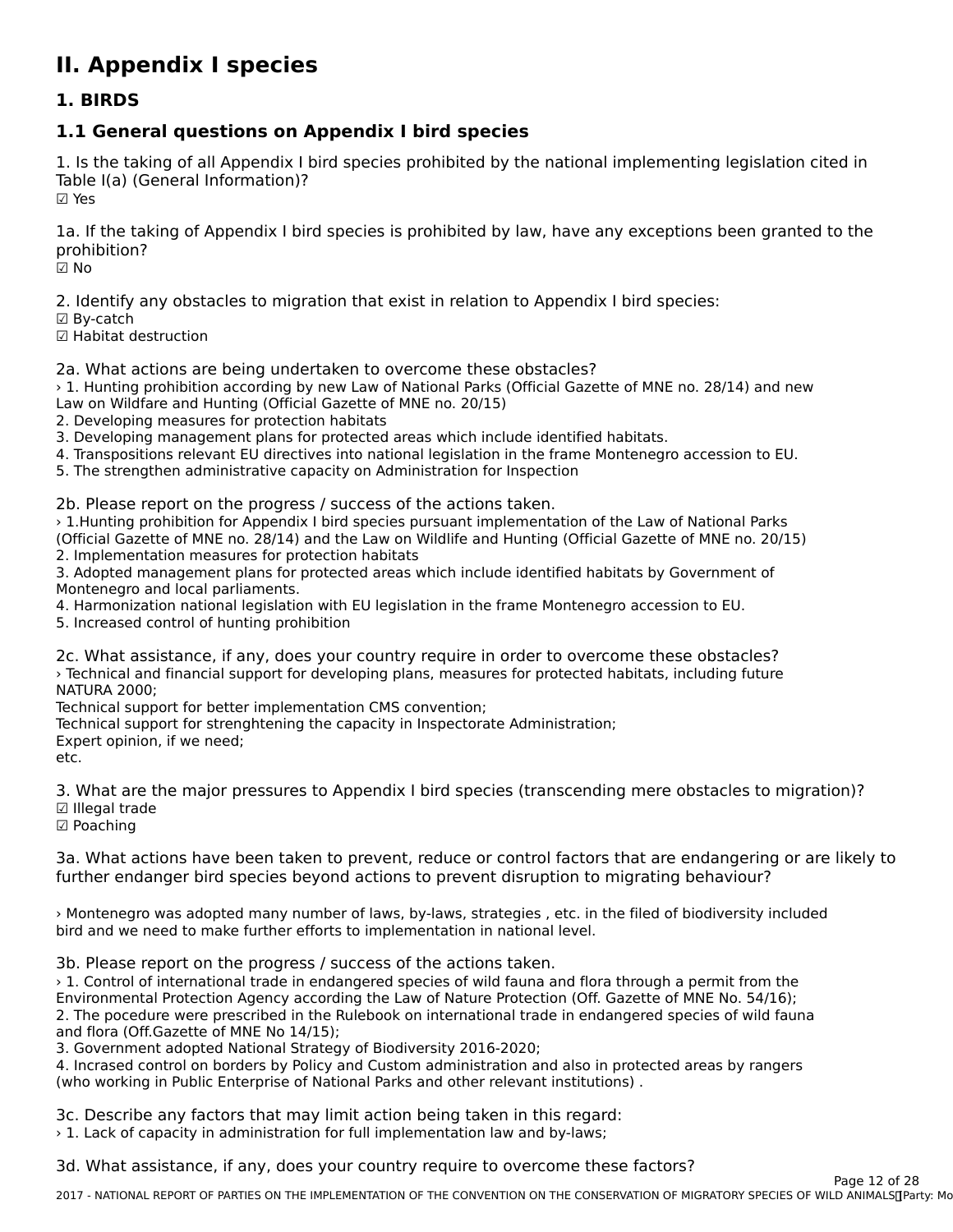› Technical support for strengthening the capacity in relevant afministrations;

Miscellaneous information or comments on Appendix I birds in general:

› As mentioned, in last period we addopted many laws, by-laws and strategies in filed on biodiversity. Also, we reorganized some institutions and streinghted capacity and we adopted Strategy for EU accesion from 2016 to 2020 which included all obligations regarding Habitat and Birds directives.

#### **2. AQUATIC MAMMALS**

#### **2.1 General questions on Appendix I aquatic mammals**

1. Is the taking of all Appendix I aquatic mammals species prohibited by the national implementing 1. Is the taking of all Appendix I aquatic mannifials 3<br>legislation cited in Table I(a) (General Information)? ☑ Yes

1a. If the taking of Appendix I aquatic mammals species is prohibited by law, have any exceptions been Ia. If the taking of Appendi<br>granted to the prohibition? ☑ No

2. Identify any obstacles to migration that exist in relation to Appendix I aquatic mammals: ☑ By-catch ☑ Other

› illegal fisheries

2a. What actions are being undertaken to overcome these obstacles?

› We have improved the inspection control on the coast, lakes and rivers regarding illegal fishing , but is not **Example improved the inspection control on the coast, lakes an**<br>enough for improvement and full implementation our legislation. Actually, we do not have a problems with national legislation, in previous period we transposed and

Actually, we do not have a problems with hational legislation, in previous penod we transposed and<br>harmonized many acts with EU legislation and other international obligations, but we do not have full IndiTionized Thany as

2b. Please report on the progress / success of the actions taken.

› An increased number of reports of Police Administration for illegal fishing.

3. What are the major pressures to Appendix I aquatic mammals species (transcending mere obstacles to migration)?

☑ Other

› illegal fisheries

3a. What actions have been taken to prevent, reduce or control factors that are endangering or are likely to further endanger acuatic mammals species beyond actions to prevent disruption to migrating behaviour?› We have improved the inspection control on the coast, lakes and rivers regarding illegal fishing , but is not*I* we have improved the inspection control on the coast, lakes an enough for improvement and full implementation our legislation.

Actually, we do not have a problems with national legislation, in previous period we transposed and Actually, we do not have a problems with hational regislation, in previous period we cransposed and<br>harmonized many acts with EU legislation and other international obligations, but we do not have full implementation still

### **2.2 Questions on specific Appendix I aquatic mammals**

2.2 Questions on specific Appendix I aquatic mammars<br>In the following section, using the table format below, please fill in each Appendix I aquatic mammals in the following section, using the table format below, please in in each Appendix I aquatic main<br>species for which your country is considered to be a Range State. Please complete each table as species for which your country is considered to be a nange state. Thease complete each table as<br>appropriate, providing information in summary form. Where appropriate, please cross-reference to information already provided in national reports that have been submitted under other conventions (e.g. Convention on Biological Diversity, Ramsar Convention, CITES). (Attach annexes as necessary.)Convention on Biological Diversity, Ramsar Convention, CITES). (Attach annexes as necessary.)

### **Species name: Monachus monachus**

2a. Summarise information on population size (if known): ☑ not known

4. If no activities have been carried out for this species in the reporting period, what has prevented such action being taken?

› We don t have this information in this moment.

#### **3. REPTILES**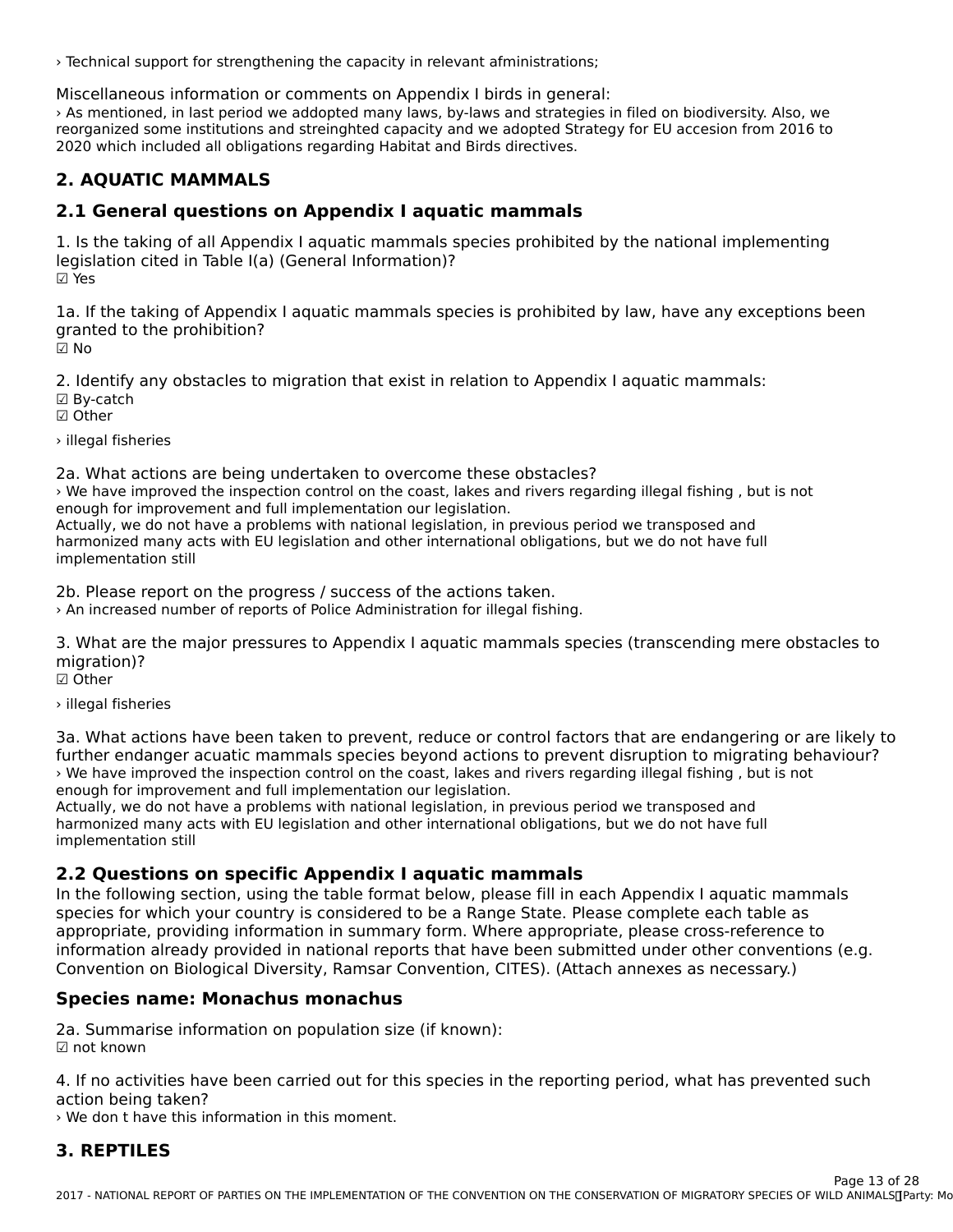#### **3.1 General questions on Appendix I reptiles**

1. Is the taking of all Appendix I reptiles species prohibited by the national implementing legislation cited in 1. Is the taking of all Appendix IT<br>Table I(a) (General Information)? ☑ Yes

1a. If the taking of Appendix I reptiles species is prohibited by law, have any exceptions been granted to ☑ No

3. What are the major pressures to Appendix I reptiles species (transcending mere obstacles to migration)? ☑ Predation of eggs

### **3.2 Questions on specific Appendix I reptiles**

In the following section, using the table format below, please fill in each Appendix I reptiles species for which your country is considered to be a Range State. Please complete each table as appropriate,which your country is considered to be a Range State. Please complete each table as appropriate, which your country is considered to be a nange state. Hease complete each table as appropriate,<br>providing information in summary form. Where appropriate, please cross-reference to information already Biological Diversity, Ramsar Convention, CITES). (Attach annexes as necessary.)Biological Diversity, Ramsar Convention, CITES). (Attach annexes as necessary.)

# **Species name: Caretta caretta**

2b. Summarise information on distribution (if known):☑ stable

3. Indicate and briefly describe any activities that have been carried out in favour of this species in the procession the reporting period. (Please provide the title of the project and contact details, where available): ☑ Identification and establishment of protected areas

› Study of protected of Ulcinj Salina ☑ Monitoring

> Annuals programs for monitoring biodiversity of Montenegro implemented by Environmental Protection Agency

#### **5. FISH**

### **5.1 General questions on Appendix I fish species**

1. Is the taking of all Appendix I fish species prohibited by the national legislation listed as being 1. Is the taking of all Appendix I half species profibited by the<br>implementing legislation in Table I(a) (General Information)? ☑ No

1a. If the taking of Appendix I fish species is prohibited by law, have any exceptions been granted to the prohibition?

☑ No

2. Identify any obstacles to migration that exist in relation to Appendix I fish species:

☑ Other

› illegal fishing

### **5.2 Questions on specific Appendix I fish species**

SIZ QUESTIONS ON SPECTIVE APPENUM ITISH SPECIES<br>In the following section, using the table format below, please fill in each Appendix I fish species, for which In the following section, using the table format below, please fill in each Appendix Frish species, for which<br>your country is considered to be a Range State. Please complete each table as appropriate, providing<br>information information in summary form. Where appropriate, please cross-reference to information already provided in national reports that have been submitted under other conventions (e.g. Convention on Biological Diversity, Ramsar Convention, CITES). (Attach annexes as necessary.)Diversity, Ramsar Convention, CITES). (Attach annexes as necessary.)

### **Species name: Carcharodon carcharias**

2b. Summarise information on distribution (if known): ☑ stable

#### **6. LISTING OF OTHER ENDANGERED MIGRATORY SPECIES IN APPENDIX I**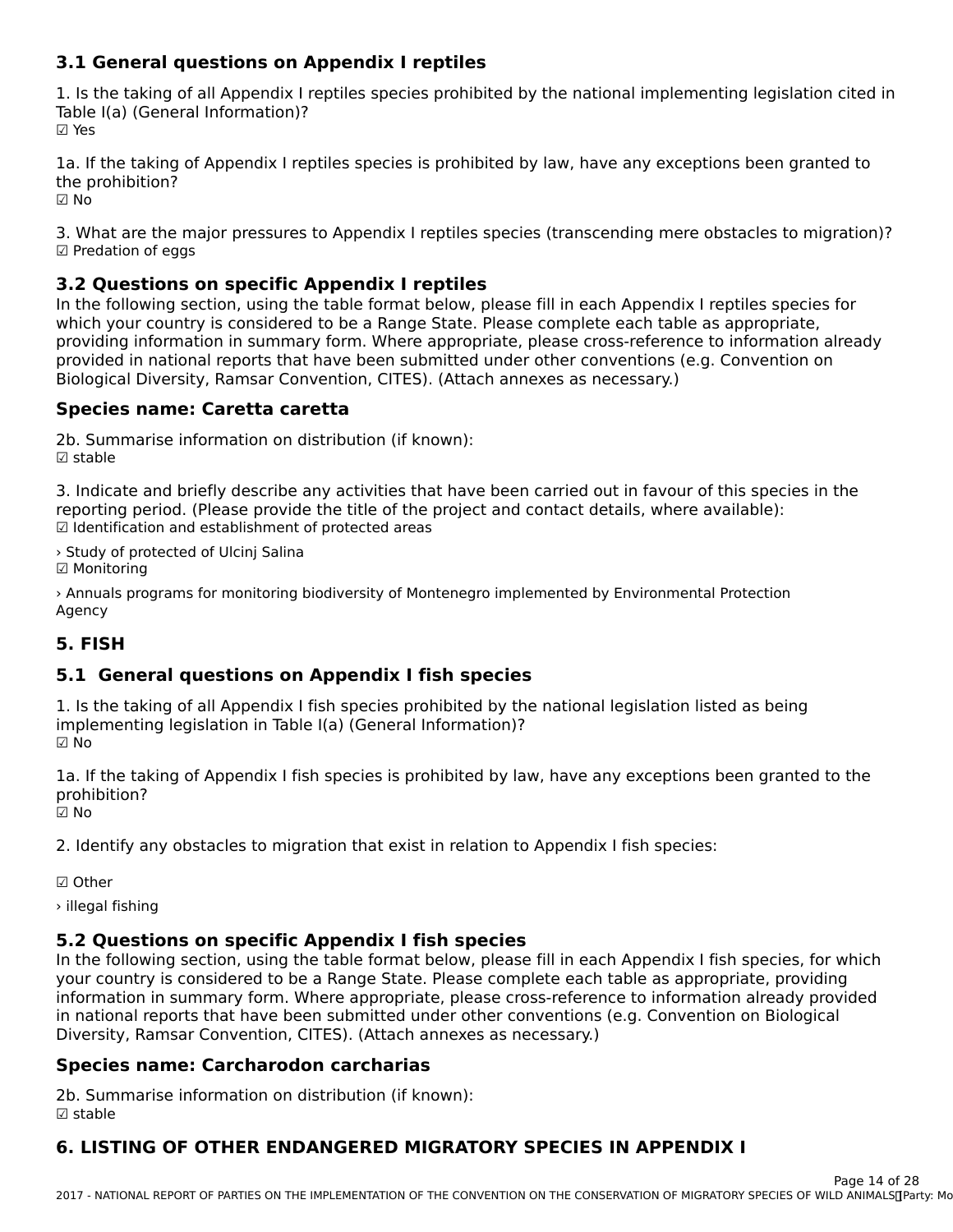1. Is your country a Range State for any other endangered migratory species currently listed in Appendix I?

(according to the latest IUCN red data list). N.B.: States in which a species occurs as a vagrant (i.e. not "on its normal migration route") should not be treated as Range States. Please refer to Article 1 of the Convention for clarification. ☑ No

1a. Is your country taking any steps to propose listing any of these species? ☑ No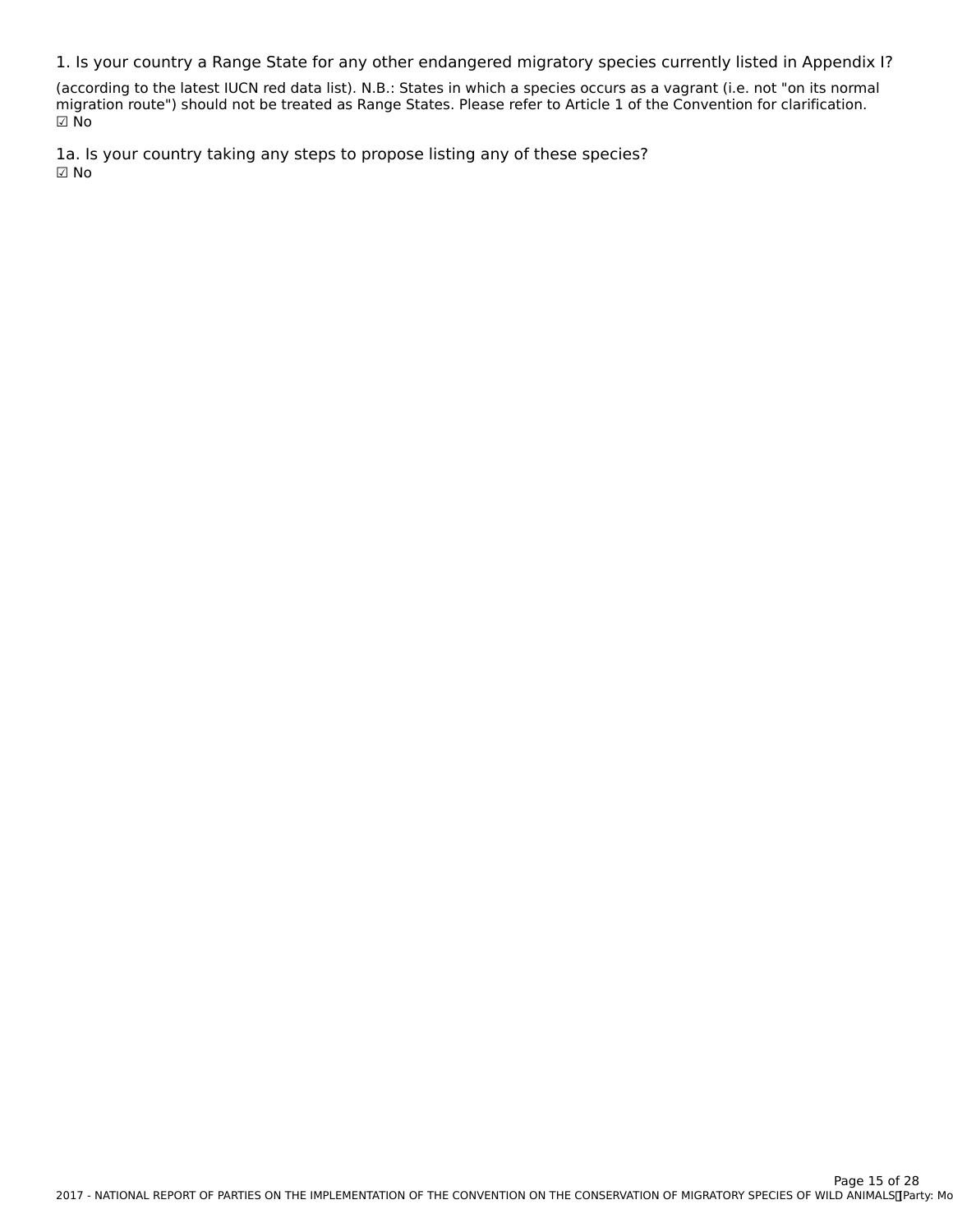# **III. Appendix II Species**

#### **1. INFORMATION ON APPENDIX II SPECIES**

**I. INTORMATION ON AFFENDIX II SFECIES**<br>Information pertaining to the conservation of Appendix II species that are the object of CMS Agreements will have been provided in periodic Party reports to those instruments. It will suffice therefore to reference will have been provided in periodic rarty reports to those instruments. It will suffice therefore to reference<br>(below), and preferably append, a copy of the latest report that has been submitted to the Secretariat of each of the Agreement/MoUs to which your country is a Party.

#### **Wadden Sea Seals (1991)**

Date of last report: › Not applicable

#### **Siberian Crane MoU (1993/1999)**

Date of last report › Not applicable

### **EUROBATS (1994)**

Date of last report:› 2014

Period covered:› 2012-214

### **ASCOBANS (1994)**

Date of last report: › Not applicable

### **Slender-billed Curlew MoU (1994)**

Date of last report: › Not applicable

### **Atlantic Turtles MoU (1999)**

Date of last report:› Not applicable

#### **AEWA (1999)**

Date of last report: › March 2015

Period covered› from 2012

## **ACCOBAMS (2001)**

Date of last report: › 2016

Period covered:› Triennium 2008-2009-2010 http://www.accobams.org/reportonline/Index2.htm

## **Middle-European Great Bustard MoU (2001)**

Date of last report: › Not applicable

#### **IOSEA Marine Turtles MoU (2001)**

Date of last report: › Not applicable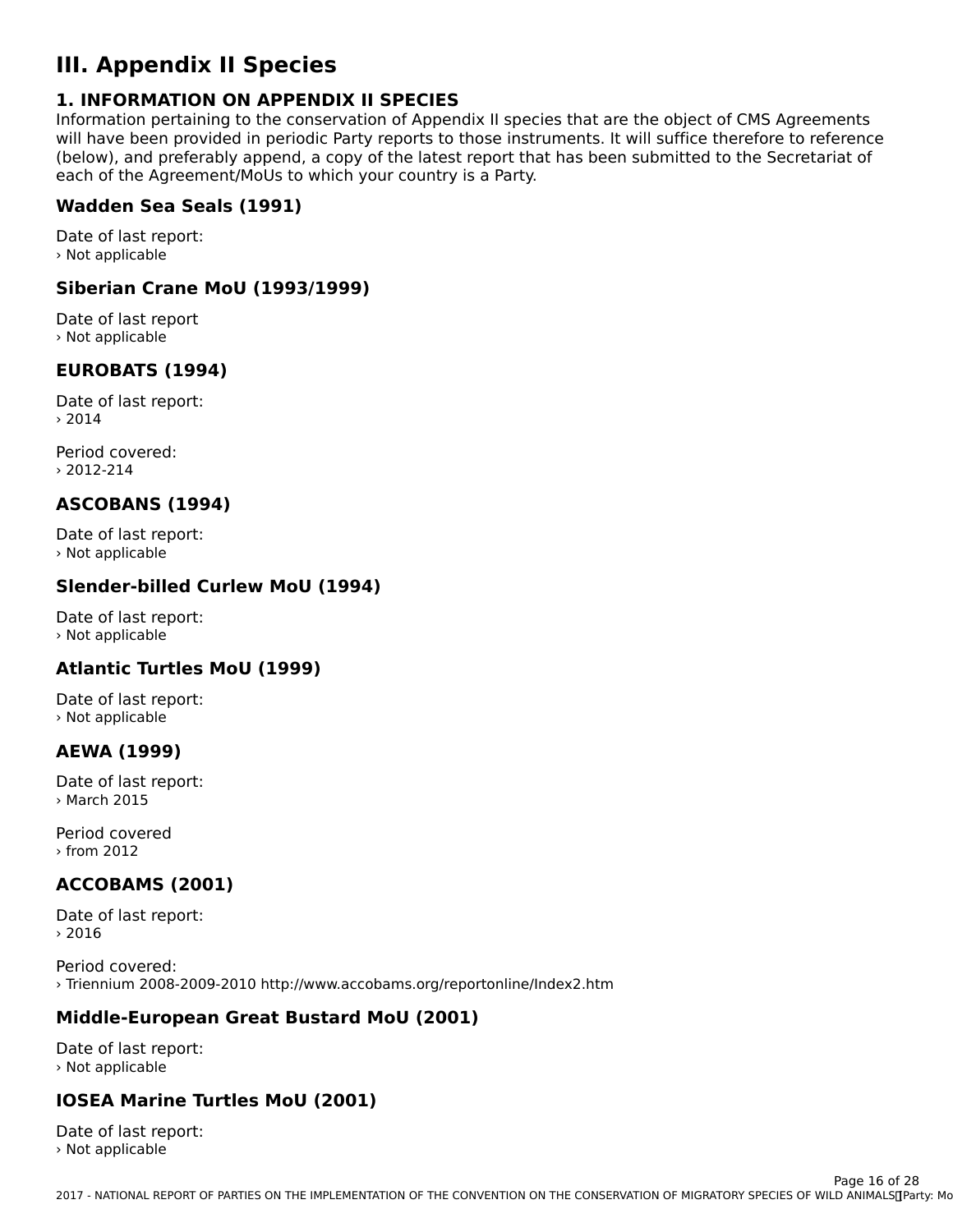### **ACAP (2001)**

Date of last report:› Not applicable

#### **Bukhara Deer MoU (2002)**

Date of last report:› Not applicable

### **Aquatic Warbler MoU (2003)**

Date of last report: › Not applicable

### **West African Elephants MoU (2005)**

Date of last report:› Not applicable

#### **Pacific Islands Cetaceans MoU (2006)**

Date of last report: › Not applicable

#### **Saiga Antelope MoU (2006)**

Date of last report:› Not applicable

### **Ruddy-headed Goose MoU (2006)**

Date of last report: › Not applicable

# **Monk Seal in the Atlantic MoU (2007)**

Date of last report:› Not applicable

#### **Southern South American Grassland Birds MoU (2007)**

Date of last report: › Not applicable

## **Gorilla Agreement (2008)**

Date of last report: › Not applicable

#### **Western African Aquatic Mammals MoU (2008)**

Date of last report: › Not applicable

### **Birds of Prey (Raptors) MoU (2008)**

Date of last report: › Not applicable

#### **High Andean Flamingos MoU (2008)**

Date of last report:› Not applicable

#### **Sharks MoU (2010)**

Date of last report: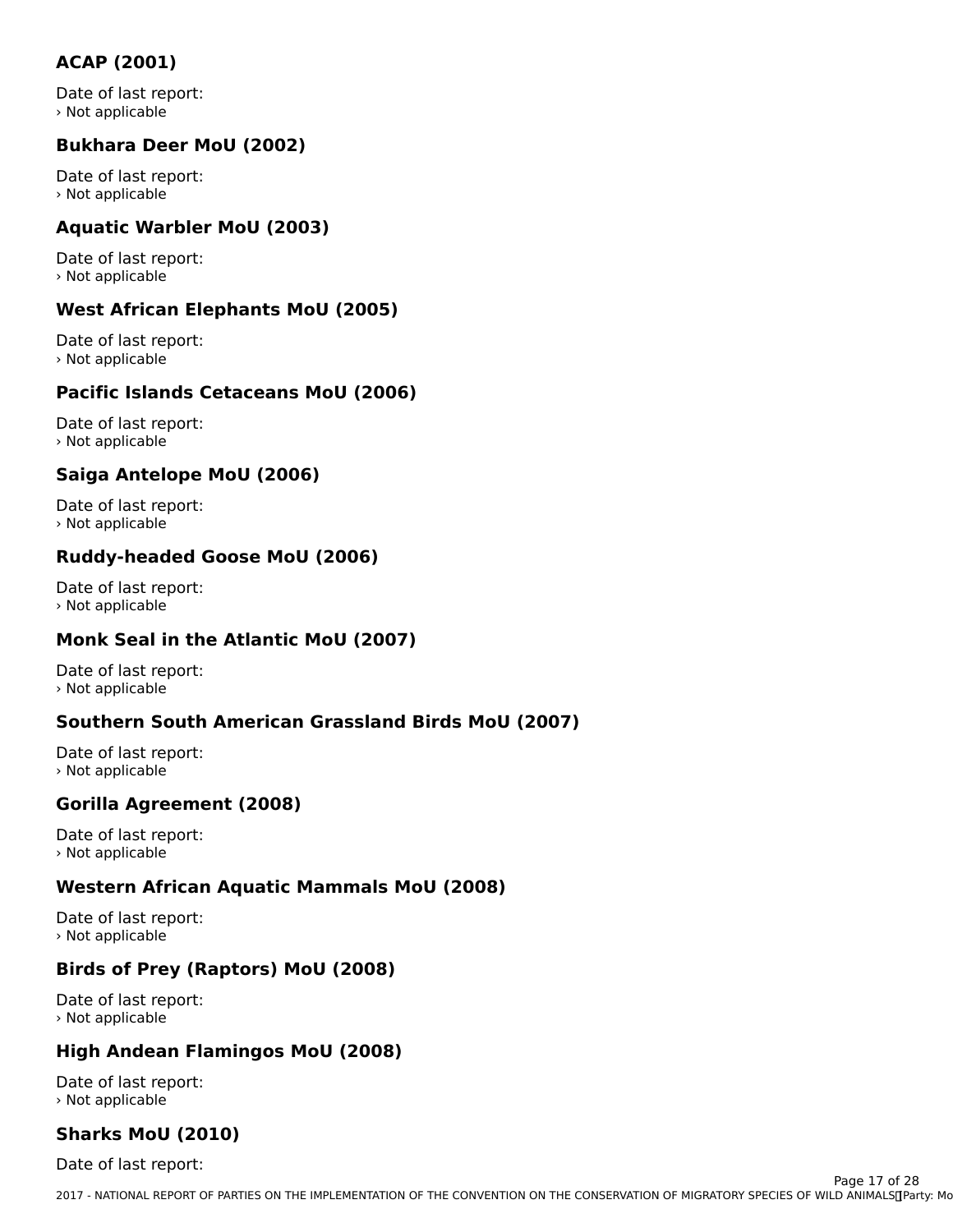› Not applicable

## **South Andean Huemul MoU (2010)**

Date of last report: › Not applicable

#### **2. QUESTIONS ON CMS AGREEMENTS**

#### **Questions on the development of new CMS Agreements relating to Bird Species**

1. In the current reporting period, has your country **initiated** the development of any CMS Agreements, including Memoranda of Understanding, to address the needs of Appendix II Bird Species ? ☑ No

2. In the current reporting period, has your country **participated** in the development of any new CMS z. In the current reporting period, has your country **participated** in the development or any new civis<br>Agreements, including Memoranda of Understanding, which address the conservation needs of Appendix II Bird Species ?

☑ No

4. Is the development of any CMS Agreement for Bird Species, including Memoranda of Understanding, planned by your country in the foreseeable future? ☑ No

#### **Questions on the development of new CMS Agreements relating to Marine Mammal SpeciesSpecies**

1. In the current reporting period, has your country **initiated** the development of any CMS Agreements, including Memoranda of Understanding, to address the needs of Appendix II Marine Mammal Species ? ☑ No

2. In the current reporting period, has your country **participated** in the development of any new CMS<br>Agreements, including Memoranda of Understanding, which address the conservation needs of Appendix II Algebra Mammal Special Special Control of United Stations (Will Good State Conservation Recus of Appendix In A<br>Marine Mammal Special Special Special Special Special Special Special Special Special Special Special Special Marine Mammal Species ? יימויי<br>i⊠ No

4. Is the development of any CMS Agreement for Marine Mammal Species, including Memoranda of 4. Is the development of any CMS Agreement for Manne Manmiar 3<br>Understanding, planned by your country in the foreseeable future? ☑ No

#### **Questions on the development of new CMS Agreements relating to Marine Turtle SpeciesSpecies**

1. In the current reporting period, has your country **initiated** the development of any CMS Agreements, I. In the current reporting period, has your country **initiated** the development or any civis Agreeme<br>including Memoranda of Understanding, to address the needs of Appendix II Marine Turtle Species ? ☑ No

2. In the current reporting period, has your country **participated** in the development of any new CMS<br>Agreements, including Memoranda of Understanding, which address the conservation needs of Appendix II Agreements, including Memoranda of Understanding, which address the conservation needs of Appendix II Agreements, including<br>Marine Turtle Species ? ☑ No

4. Is the development of any CMS Agreement for Marine Turtle Species, including Memoranda of 4. Is the development of any CMS Agreement for Manne furtie Specified.<br>Understanding, planned by your country in the foreseeable future? ☑ No

#### **Questions on the development of new CMS Agreements relating to Terrestrial Mammal (other than bats) Species**(other than bats) Species

1. In the current reporting period, has your country **initiated** the development of any CMS Agreements,<br>including Memoranda of Understanding, to address the needs of Appendix U.Terrestrial Mammal (other than including Memoranda of Understanding, to address the needs of Appendix II Terrestrial Mammal (other than nicidumg menic<br>bats) Species ? ☑ No

2. In the current reporting period, has your country **participated** in the development of any new CMS Page 18 of 28

2017 - NATIONAL REPORT OF PARTIES ON THE IMPLEMENTATION OF THE CONVENTION ON THE CONSERVATION OF MIGRATORY SPECIES OF WILD ANIMALS CHOOL AND MALLAND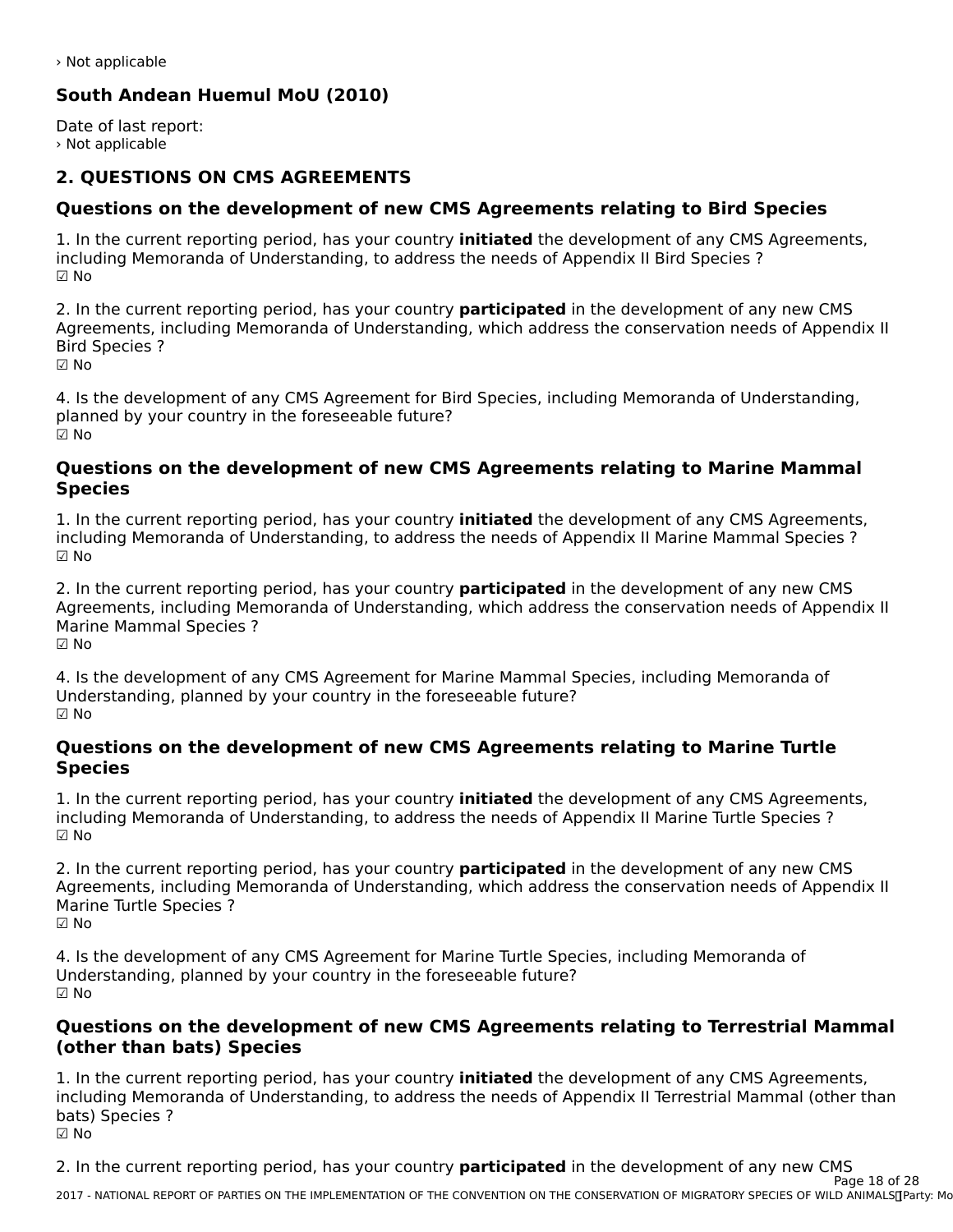Agreements, including Memoranda of Understanding, which address the conservation needs of Appendix II Agreements, including Memoranda or Understa<br>Terrestrial Mammal (other than bats) Species ? ☑ No

4. Is the development of any CMS Agreement for Terrestrial Mammal (other than bats) Species, including<br>Memoranda of the contractive subgraph by your country in the foreseeable future? Memoranda of Understanding, planned by your country in the foreseeable future? ☑ No

## **Questions on the development of new CMS Agreements relating to Bat Species**

1. In the current reporting period, has your country **initiated** the development of any CMS Agreements, I. In the current reporting period, has your country **initiated** the development of any CMS<br>including Memoranda of Understanding, to address the needs of Appendix II Bat Species ? ☑ No

2. In the current reporting period, has your country **participated** in the development of any new CMS Agreements, including Memoranda of Understanding, which address the conservation needs of Appendix II Agreements,<br>Bat Species ?

☑ No

4. Is the development of any CMS Agreement for Bat Species, including Memoranda of Understanding, planned by your country in the foreseeable future? ☑ No

## **Questions on the development of new CMS Agreements relating to Fish**

1. In the current reporting period, has your country **initiated** the development of any CMS Agreements, I. In the current reporting period, has your country **initiated** the development or a<br>including Memoranda of Understanding, to address the needs of Appendix II Fish ? ☑ No

2. In the current reporting period, has your country **participated** in the development of any new CMS Agreements, including Memoranda of Understanding, which address the conservation needs of Appendix II Fish ?

☑ No

4. Is the development of any CMS Agreement for Fish, including Memoranda of Understanding, planned by your country in the foreseeable future? y∪uı<br>☑ No

#### **3. LISTING OF MIGRATORY SPECIES IN APPENDIX II**

1. Is your country a Range State for any migratory species that has an unfavourable conservation status, 1. Is your country a Kange State for any migratory species that has an unravourable conservation star<br>but is not currently listed in Appendix II and could benefit from the conclusion of an Agreement for its conservation?

N.B.: States in which a species occurs as a vagrant (i.e. not "on its normal migration route") should not be treated as N.D.. States in Which a species occurs as a vagrant (i.e. not for its norma<br>Range States. Please refer to Article 1 of the Convention for clarification. nang<br>☑ No

1a. Is your country taking any steps to propose the listing of this/these species in Appendix II?  $\boxtimes$  No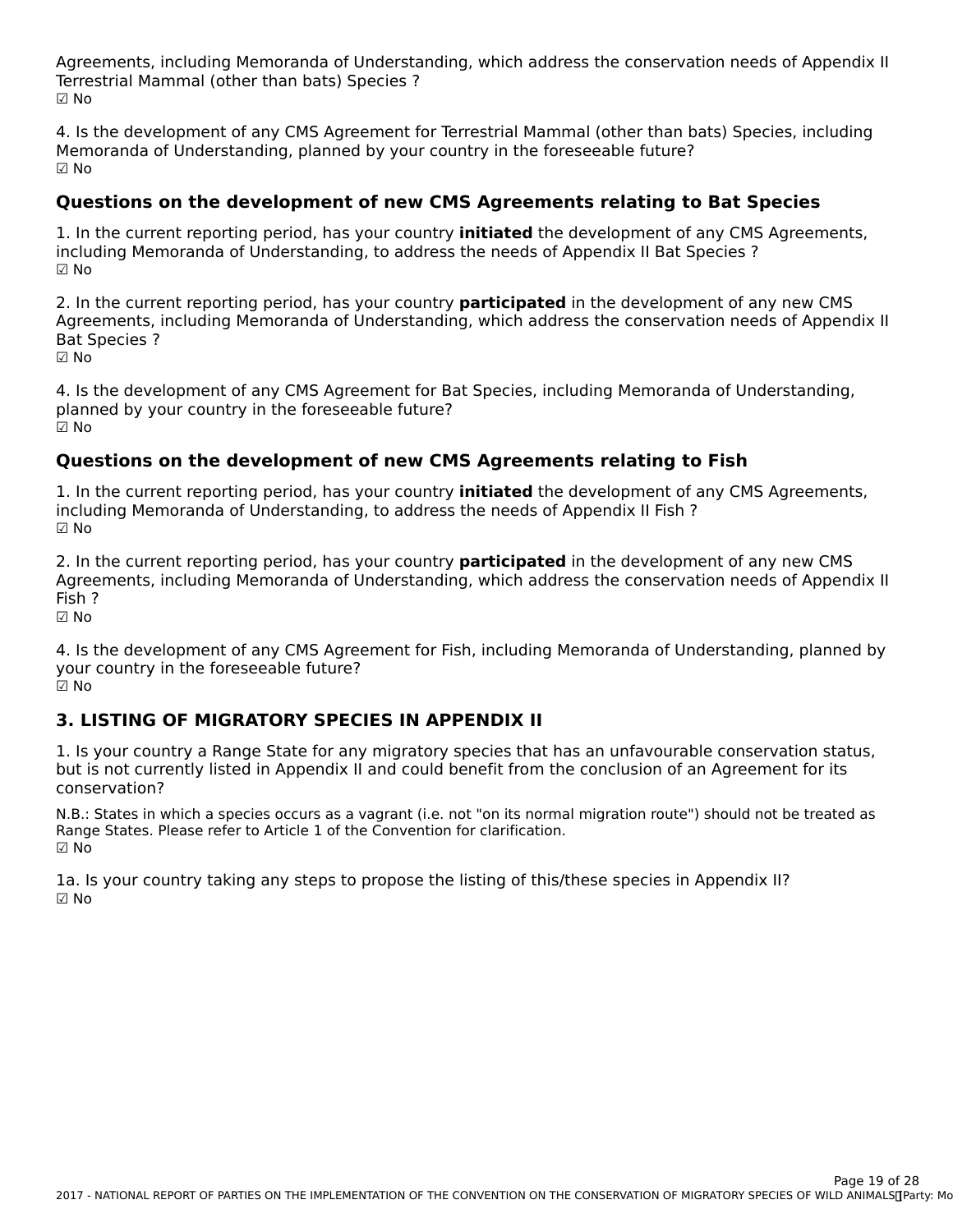# **IV. National and Regional Priorities**

1. What priority does your country assign to the conservation and, where applicable, sustainable use of migratory species in comparison to other biodiversity-related issues mığı acor y<br>☑ Medium

2. Are migratory species and their habitats addressed by your country's national biodiversity strategy or action plan?<br>☑ Yes

2.1. If Yes, please indicate and briefly describe the extent to which it addresses the following issues: ☑ Conservation, sustainable use and/or restoration of migratory species

› Medium

☑ Conservation, sustainable use and/or restoration of the habitats of migratory species, including protected areas

› high

∠ilign<br>⊠ Actions to prevent, reduce or control factors that are endangering or are likely to further endanger migratory species (e.g. alien invasive species or by-catch)

› medium

☑ Minimizing or eliminating barriers or obstacles to migration

› medium

☑ Research and monitoring of migratory species

› high

☑ Transboundary co-operation

› high

3. Does the conservation of migratory species currently feature in any other national or regional policies/plans (apart from cm5 Agreements) ⊠ Yes

3.1. If Yes, please provide details:

› - Law of Nature Protection (Off. Gazette of MNE 54/16);

**- Law of Nature Frotection (On: Gaz**)<br>- Law of Wildlife and Hunting (2015);

- Law of Whalle and Hunting (1<br>- Law of National parks (2014)

- Law of National parks (2014)<br>- National Strategy of Biodiversity with Action Plan 2016-2020;

- List of protected species (Off. Gazzette no 76/06)

## **3a. Do these policies/plans cover the following areas?**

Exploitation of natural resources (e.g. fisheries, hunting, etc.) ☑ Yes

If Yes, please provide details

› According the laws and sub-laws prescribed sustainable exploitation of natural resources including limited number or quantity and as well as permits for these activites from Environmental Protection Agency. number or quantity and as wen as permits for these activites from Environmental Protection Age.<br>According the NBSAP prescribed few measures for sustainable exploitation of natural resources .

Economic development ☑ Yes

If Yes, please provide details

› The NBSAP prescribed that all activiteis related with economic development had be contain mesures forproteced species and habitats. Also we have SEA i EIA procedures for all projects, plans, any activities for proteced spec<br>development.

Land-use planning ☑ Yes

#### If Yes, please provide details

› Land-use planning low prescribed according the legislation and strategy which in charge spatial planning , agriculture and rural development . We needs additional efforts for improve this issues.

Pollution control יטווט<br>D No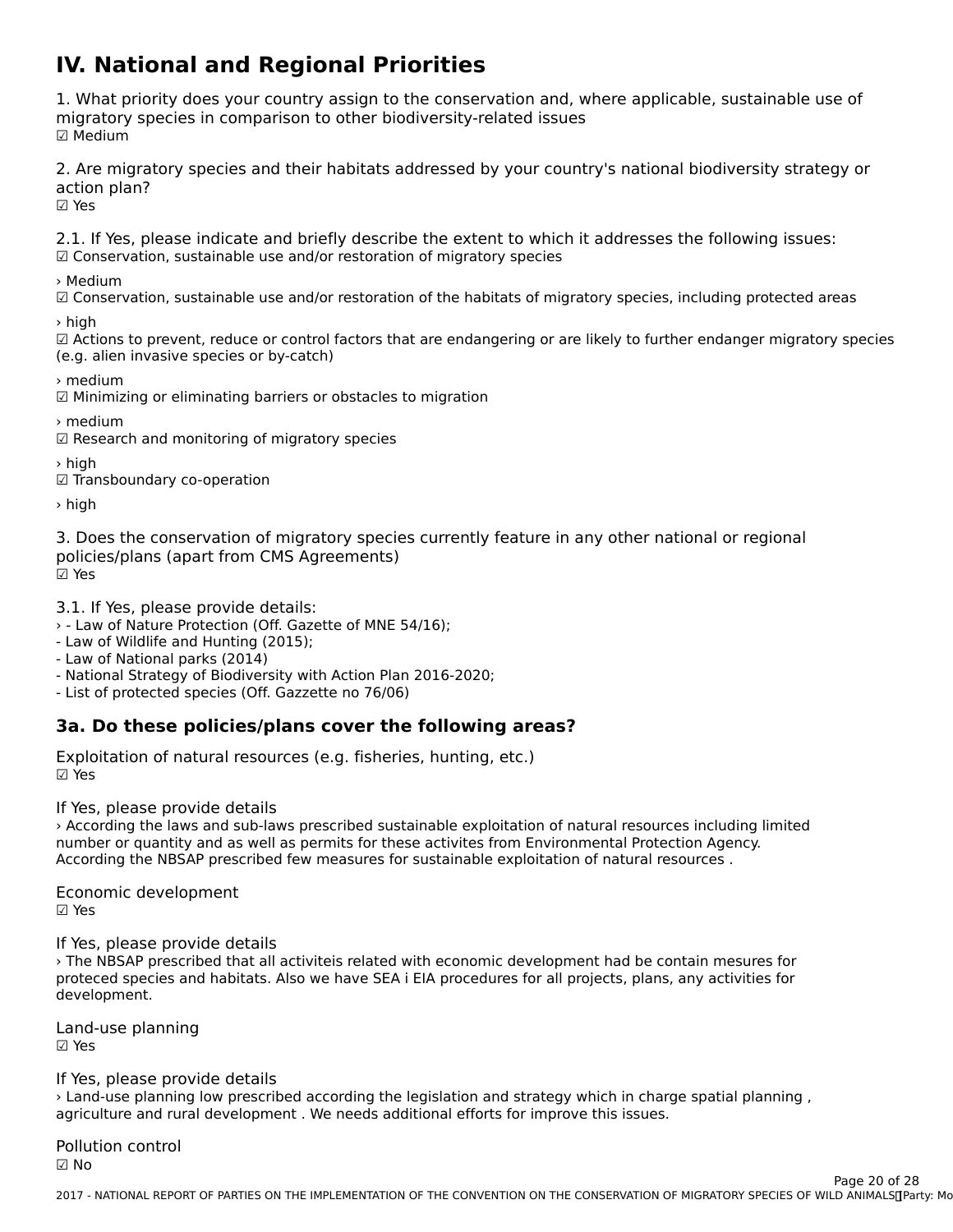Designation and development of protected areas ☑ Yes

If Yes, please provide details

› According the Law of Nature Protection (off. Gazette of MNE no 54/16) very detailed prescribed every step in designation and development protected areas. The Law also including the obligation of Management Autority designation and development protected areas. The Law also incidding the obligation or management Adtonty<br>for developing Management Plan and Annual Work Plan . The Law on National parks prescribed how the Public For developing management man and Annual Work man. The Law on National parks pre<br>Enterprise manage with five national parks in Montenegro, including finasial resources.

Development of ecological networks ☑ Yes

If Yes, please provide details

› According the articles of the Law of Nature Protection (off. Gazette of MNE no 54/16), ecological network area shall be declared with the aim of protection and conservation of specific habitat types and species of interest shall be declared with the all i bi protection and conservation or specific habitat types and species or i<br>to Montenegro and the European Union in accordance with this Law and ratified international treaties. to montenegro and the European onion in accordance with this Eaw and rathled international treaties.<br>The ecological network area shall encompass also natural corridors used by specific wild species of animals. The ecological network areas shall be the following:

The ecological network areas shall be the following.<br>- areas important for the conservation of bird habitats and bird species;

- areas important for the conservation of habitats and wild species of plants and animals.

- areas important for the conservation of nabitats and who species or plants and animals.<br>The measures for protection regarding the conservation or regeneration of the state of the target The measures for protection regarding the conservation or regeneration or the state or the target<br>habitats and target species of plants, birds and other animals shall be implemented in the ecological network areas, based on which these areas were declared as areas of ecological network.

Planning of power lines

☑ Yes

If Yes, please provide details › According the laws and as well as SEA and EIA procedures.

Planning of fences ☑ No

Planning of dams☑ Yes

If Yes, please provide details › According to the relevant laws and as well as the SEA and EIA procedures.

**Other** ☑ No

4. Results - please describe the positive outcomes of any actions taken

› Through our national legislation we have very precisely defined all steps in the above cases. We have always a multisectoral access for this , and other stakeholders are resposible for many laws and strategies such as : a manisectoral access for this , and other stakeholders are resposible for many laws and strategies such as .<br>Ministry of Agruculture and Rural Development, Ministry of Economy, Ministry of Finance, Ministry of Maritime, etc., etc.<br>Also, according the laws public hearings are obligatory for all activiteies regading biodiversity.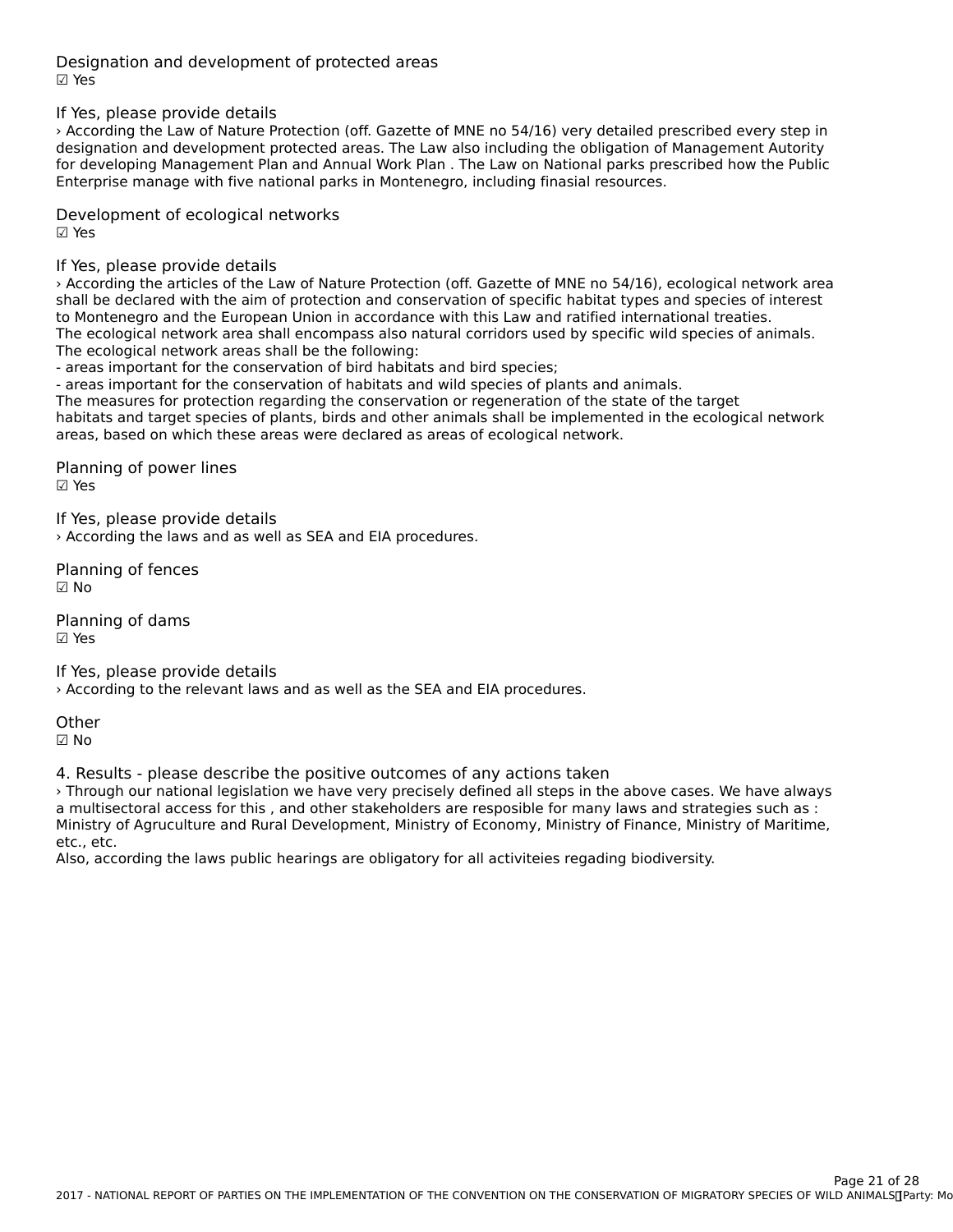#### **V. Protected Areas**

1. Are migratory species taken into account in the selection, establishment and management of protected areas in your country? ur∈u∍<br>☑ Yes

If Yes, please provide details:

› According the both laws (Law on Nature Protection and Law of National parks) prescirbed obligations of Managament Autority for developing Management Plan. Also, the laws prescribed contains of MA : managament Autonty for developing management F<br>The management plan shall consist of the following:

The management plan shall consist of the following.<br>1) presentation of natural resources and users of protected area;

1) presentation of natural resources and user.<br>2) assessment of the state of protected area;

z) assessment of the state of protected area,<br>3) long-term objectives of protection and sustainable development;

4) analysis and assessment of the conditions for achieving the objectives of protection;

4) analysis and assessment of the conditions for achieving the objectives of protection,<br>5) measures of protection, conservation, management, improvement and use of protected natural resource; B) measures or protection, conservation, management, improvement and use or protected natural reso<br>6) manner of implementing the measures of protection, use and management of the protected natural

resource,<br>7) priority activities on the conservation, maintenance and monitoring of natural and other values and zi priority activities on the<br>environmental segments;

environmental segments,<br>8) spatial identification of planned purposes and the regime of land use;

1a. Please identify the most important national sites for migratory species and their protection status:<br>1. National park "Skadarka jezero" -national park establishment 1993 (also recognized as a Ramsar site (1995), Emerald site, IBA and IPA);

2. Strictly nature reserve "Tivatska solila"-Strictly nature reserve from 2008 and Ramsar site from 2013. Also 2. Strictly nature reserve Trivatsk<br>recognize as a Emerald and IBA.;

3. National park "Durmitor"-establishment as a national parks from 1952 and grom 1983 as a UNESCO site. **S. National park Durmitor - Estab**<br>Also NP Durmitor is Emerald site.

### **1b. Do these protected areas cover the following areas?**

**Terrestrial** ☑ Yes

If Yes, please provide details and include the amount of protected areas coverage and the number of protected areas

protected areas<br>> 12,768% of total national teritory are protected and about 52 protected areas are with different level of protection

Marine☑ No

1c. Identify the agency, department or organization responsible for leading on this action in your country: I. Merithy the agency, department of organization responsible for leading on this action in you<br>> Ministry of Sustainable Development and Tourism, Ministry of Science, Environmental Protection Agency,

2. Results - please describe the positive outcomes of any actions taken › Creation of the fifth National Park Prokletije and two Regional Parks Piva and Komovi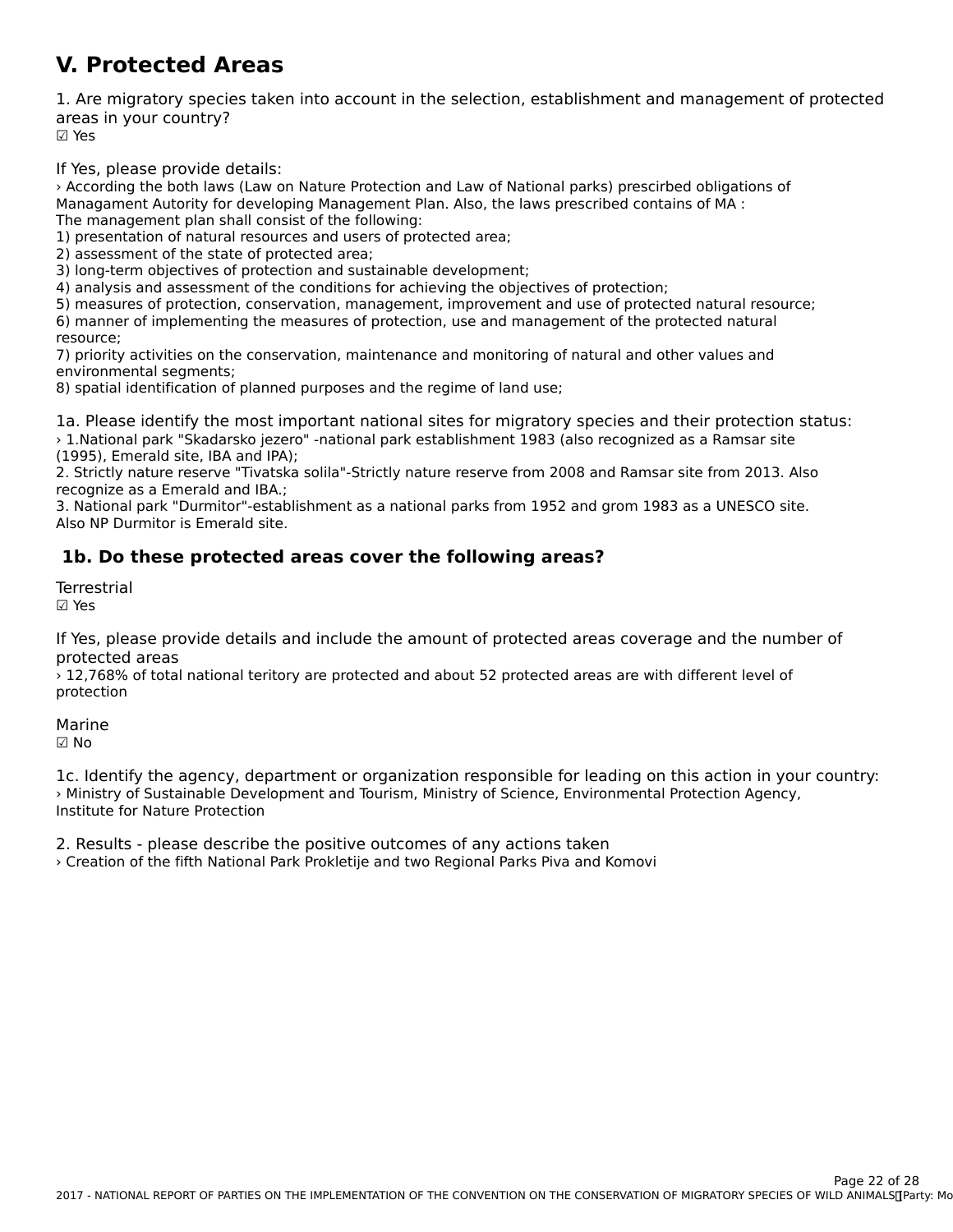# **VI. Policies on Satellite Telemetry**

1. In the current reporting period, has your country undertaken conservation/research projects that use satellite telemetry? ☑ No

2. Are any future conservation/research projects planned that will use satellite telemetry? ☑ No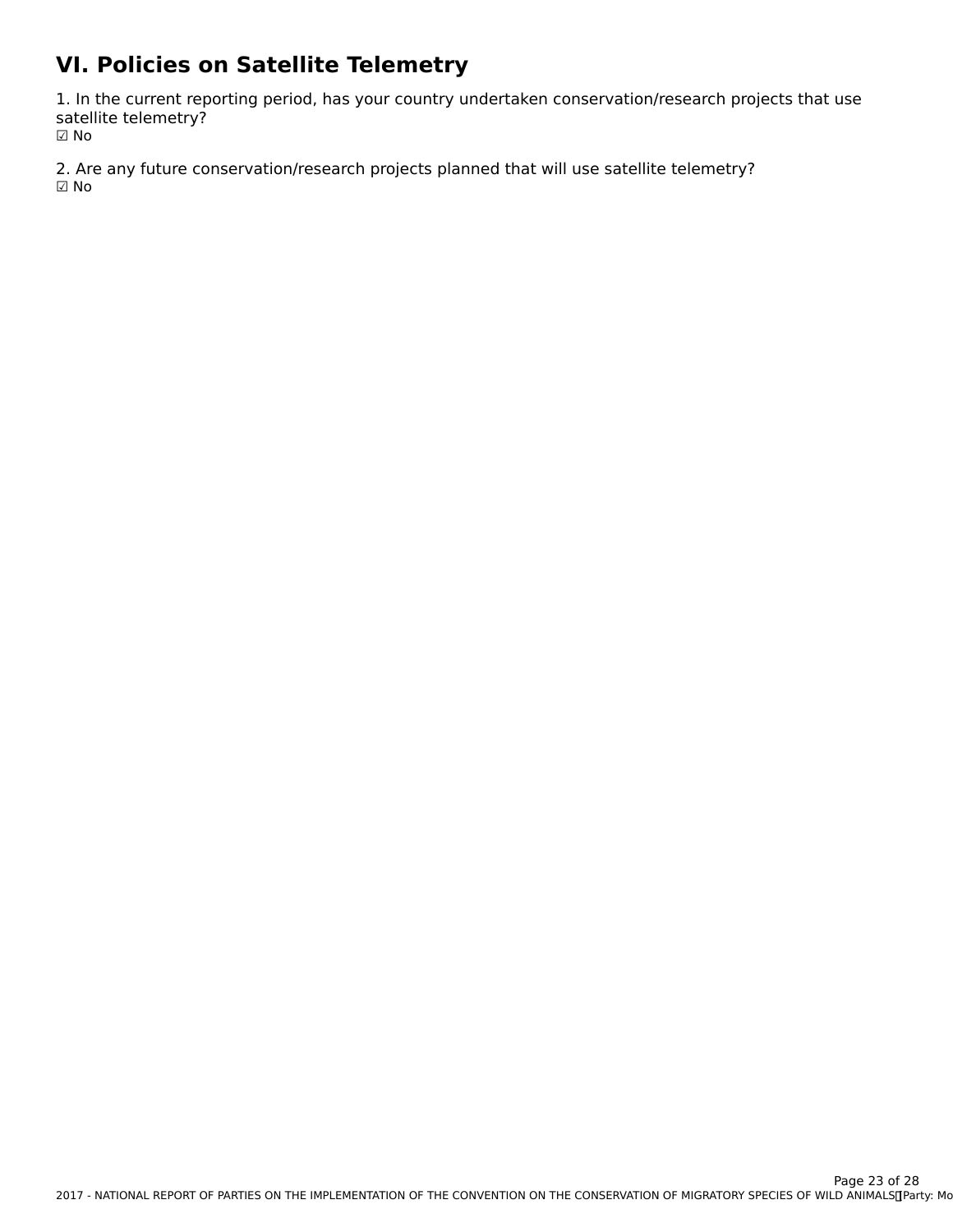# **VII. Membership**

1. Have actions been taken by your country to encourage non- Parties to join CMS and its related wernenes:<br>m  $\boxdot$  No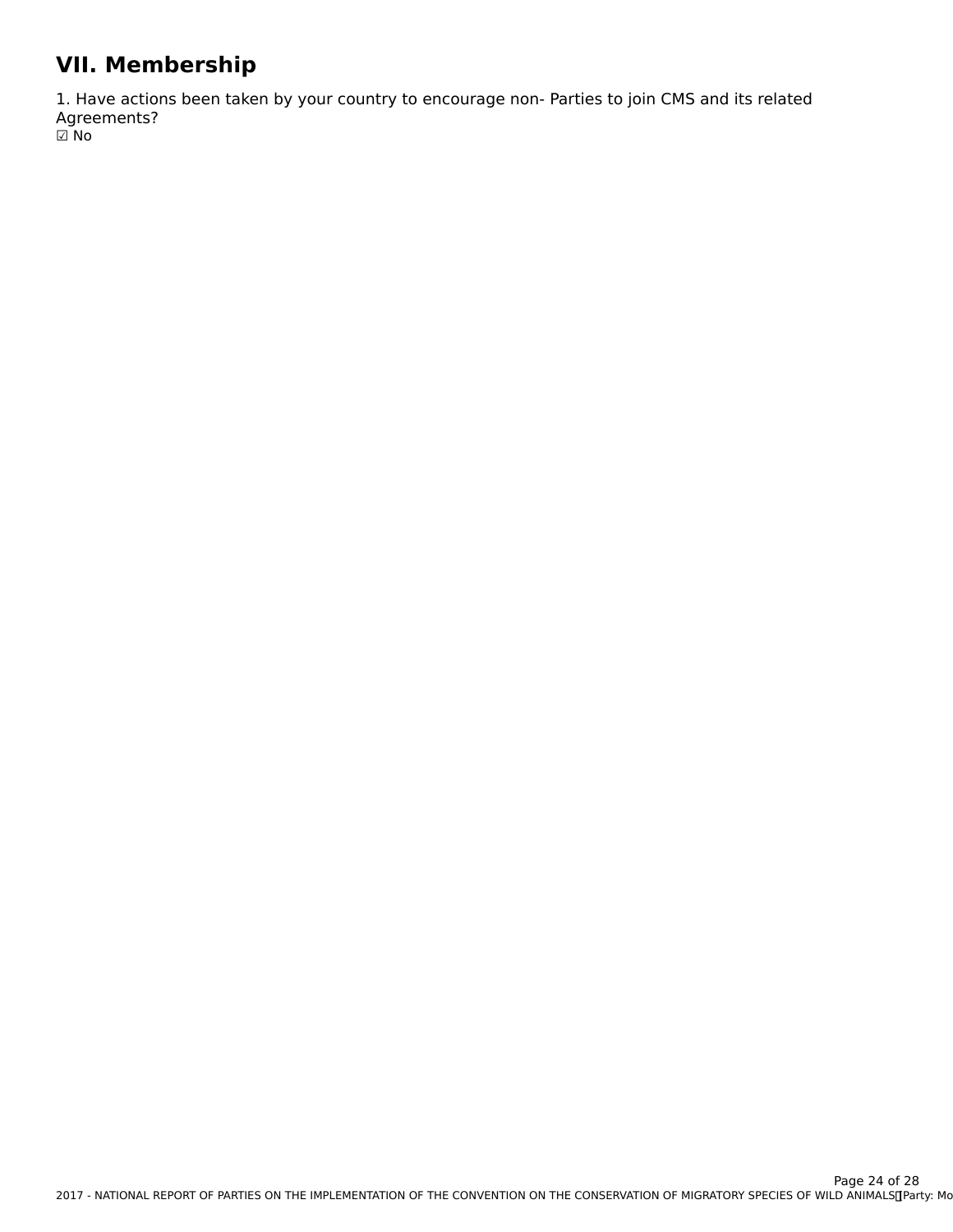# **VIII. Global and National Importance of CMS**

1. Have actions been taken by your country to increase national, regional and/or global awareness of the<br>relevance of CMS and its global importance in the context of biodiversity conservation?  $\boxdot$  No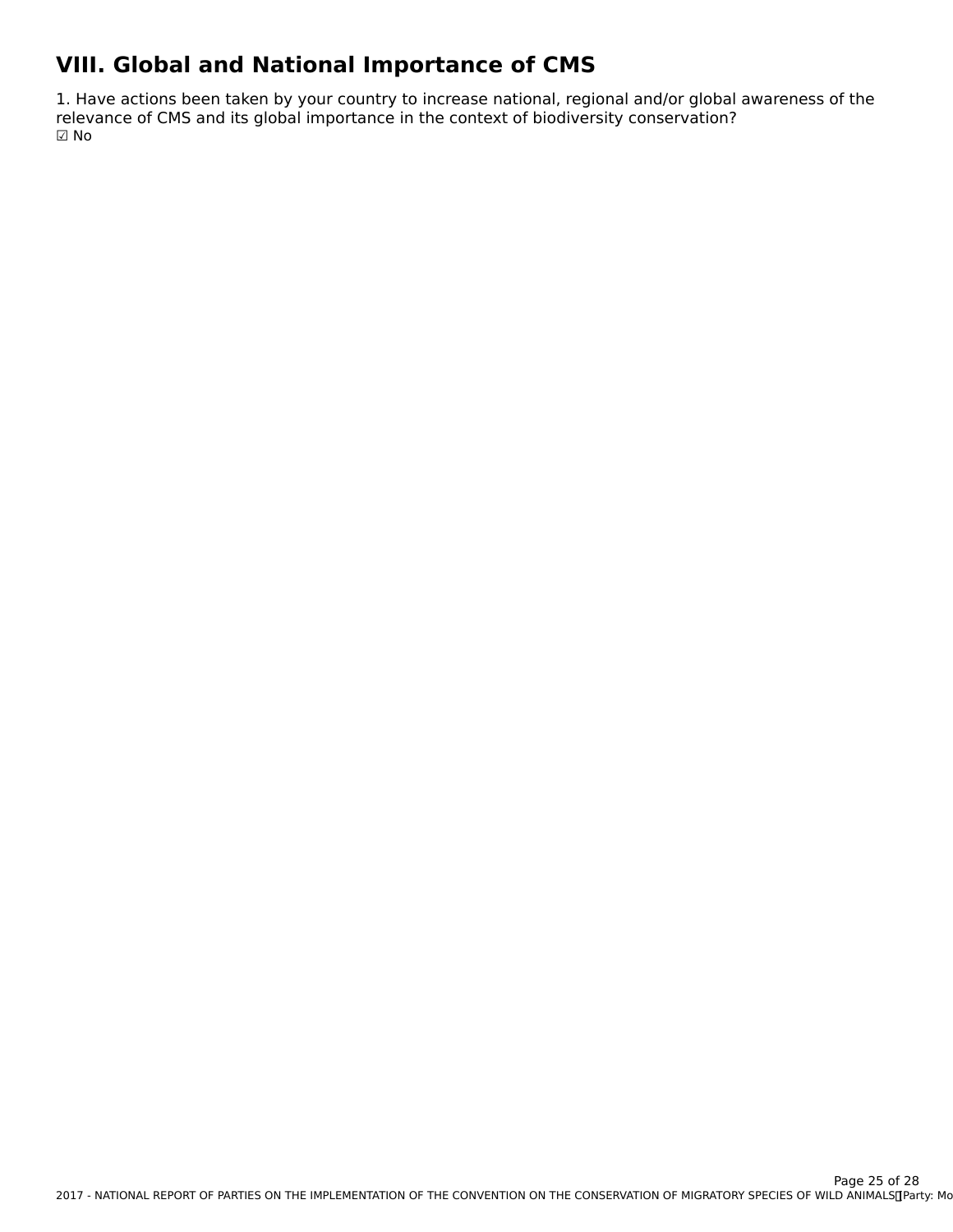#### **IX. Mobilization of Resources**

If Yes, please provide details (Indicate the migratory species that have benefited from these activities): › In accordance on the Law on Environment (Off. Gazette of MNE no 52/16), the Environmental Protection An accordance on the Law on Environment (On: Gazette of MNE ho 32/10), the Environmental Protection<br>Agency have obligation to implement Annual Monitoring Program for Biodiversity. The program and results of monitoring of biodiversity and as well as for other field on environment adopted by Government every year.

2. Has your country made voluntary contributions to the CMS Trust Fund to support requests from developing countries and countries with economies in transition?☑ No

3. Has your country made other voluntary financial contributions to support conservation activities having direct benefits for migratory species in other countries (particularly developing countries)? ☑ No

4. Has your country provided technical and/or scientific assistance to developing countries to facilitate initiatives for the benefit of migratory species? ☑ No

5. Has your country received financial assistance/support from the CMS Trust Fund, via the CMS Secretariat, for national conservation activities having direct benefits for migratory species in your secretari<br>country? ☑ No

6. Has your country received financial assistance/support from sources other than the CMS Secretariat for of rias your country received imancial assistance/support from sources other than<br>conservation activities having direct benefit for migratory species in your country? ☑ No